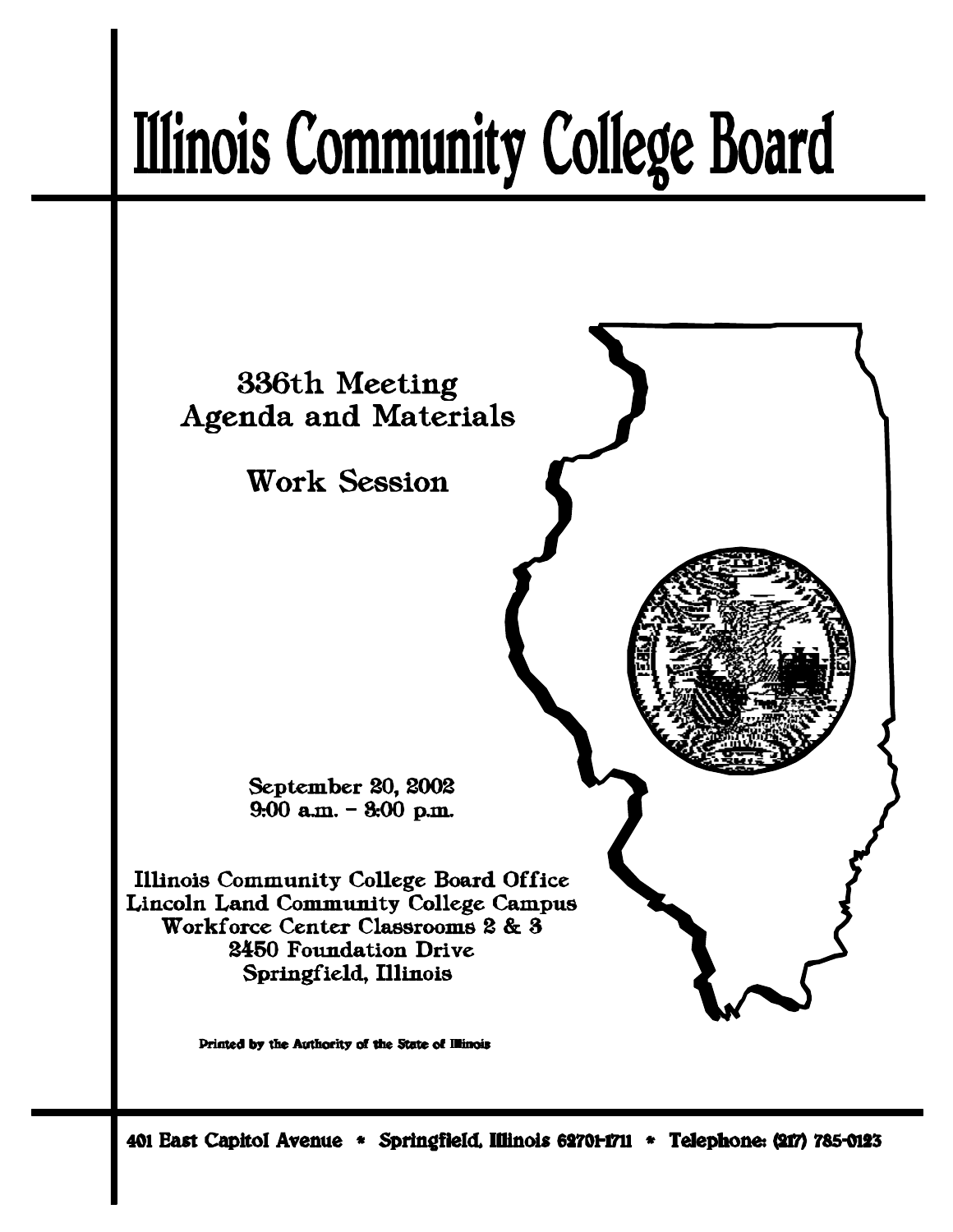# Agenda 336th Meeting of the Illinois Community College Board

## **Work Session**

# Illinois Community College Board Office Lincoln Land Community College Campus Workforce Center Classrooms 2 & 3 2450 Foundation Drive Springfield, Illinois

September 20, 2002 9:00 a.m. - 3:00 p.m.

|    |                       |                                                     | Page      |  |
|----|-----------------------|-----------------------------------------------------|-----------|--|
| 1. |                       | Roll Call and Declaration of Quorum                 |           |  |
| 2. |                       | Announcements and Remarks by Edward T. Duffy, Chair |           |  |
| 3. |                       | Remarks by Joseph J. Cipfl, President/CEO           |           |  |
| 4. | <b>Consent Agenda</b> |                                                     |           |  |
|    | 4.1                   | Minutes of the June 14, 2002 Meeting                | $1 - 14$  |  |
|    | 4.2                   | Illinois Community College Board Appointments       |           |  |
|    |                       | to the Joint Education Committee                    | 15        |  |
|    | 4.3                   | New Units of Instruction                            | 16-23     |  |
|    | 4.4                   | Illinois Community College System Results Report-   |           |  |
|    |                       | Fiscal Year 2002                                    | 24-25     |  |
|    | 4.5                   | Certification of Eligibility for Special Tax Levy   |           |  |
|    |                       | (Chapter 12, Paragraph 3-14.3)                      | $26 - 28$ |  |
|    | 4.6                   | Proposed Illinois Community College Board Rules     |           |  |
|    |                       | Concerning Lincoln's Challenge Scholarship Program  | 29-31     |  |
| 5. |                       | <b>Executive Session</b>                            |           |  |
| 6. |                       | <b>Work Session</b>                                 |           |  |
| 7. |                       | Adjournment                                         |           |  |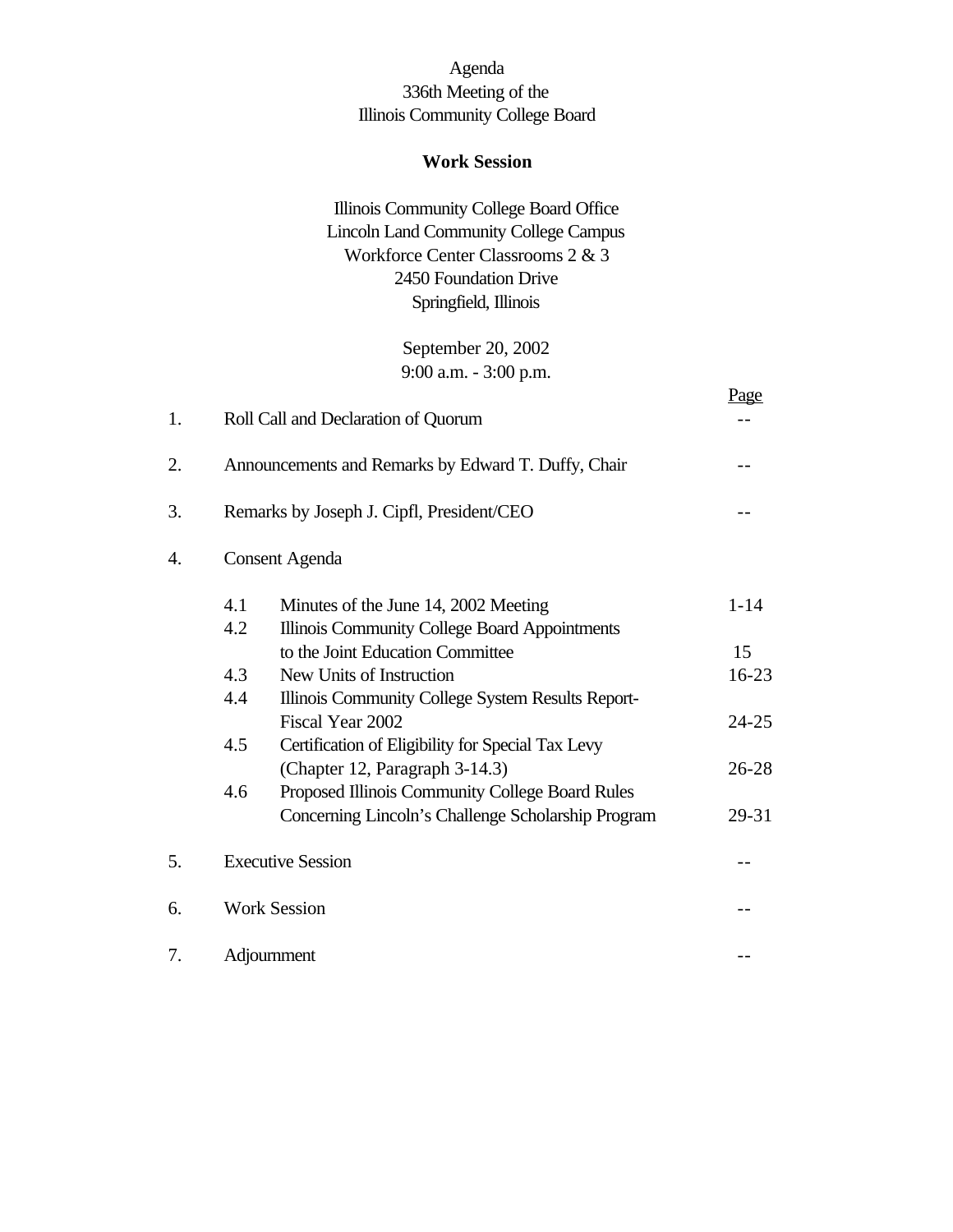## UNAPPROVED

Minutes of the  $335<sup>th</sup>$  Meeting of the Illinois Community College Board June 14, 2002 Crowne Plaza Hotel Governor's Room Springfield, Illinois

At 8:45 a.m., awards for Excellence in Workforce Development were presented to Black Hawk College, Kennedy-King College, and Moraine Valley Community College and awards for Excellence in Leadership and Core Values were presented to Kaskaskia College, Lake Land College, and Oakton Community College.

Joan Athen was introduced to the Board as U.S. Education Department advisor on issues affecting twoyear institutions.

A national Leadership and Core Values Institute will be held on June 30-July 3 at the Chicago-Downtown Marriott. Rushworth Kidder is a keynote speaker.

Sarah Hawker introduced Tony Scillia and Tony Williams, officials of the Department of Corrections Training Academy, in acknowledgment of DOC's partnership with the workforce preparation initiative of the Illinois Community College Board. Director Scillia addressed the Board. Joe Cipfl responded that a statewide universal associate degree is being considered for DOC employees.

#### Item #1 - Roll Call and Declaration of Quorum

Chairman Duffy called the meeting to order at 9:20 a.m. Roll call was taken with the following members present: James Berkel, Edward Duffy, Inez Galvan, Laurna Godwin, Joseph Neely, Martha Olsson, Delores Ray, and Edward Welk. Judith Rake, Gwendolyn Rogers, James Zerkle and Dawood Nagda were absent.

#### Item #2 - Announcements and Remarks by Edward T. Duffy, Chair

ChairmanDuffycommended the Department ofCorrections foritsstrongleadership and forits partnership with the Illinois Community College System.

Mr. Duffy reported on recent events in the Illinois General Assembly and its actions which affected the community college system's budget for 2003. Chairman Duffy commended the community college system colleagues for their support.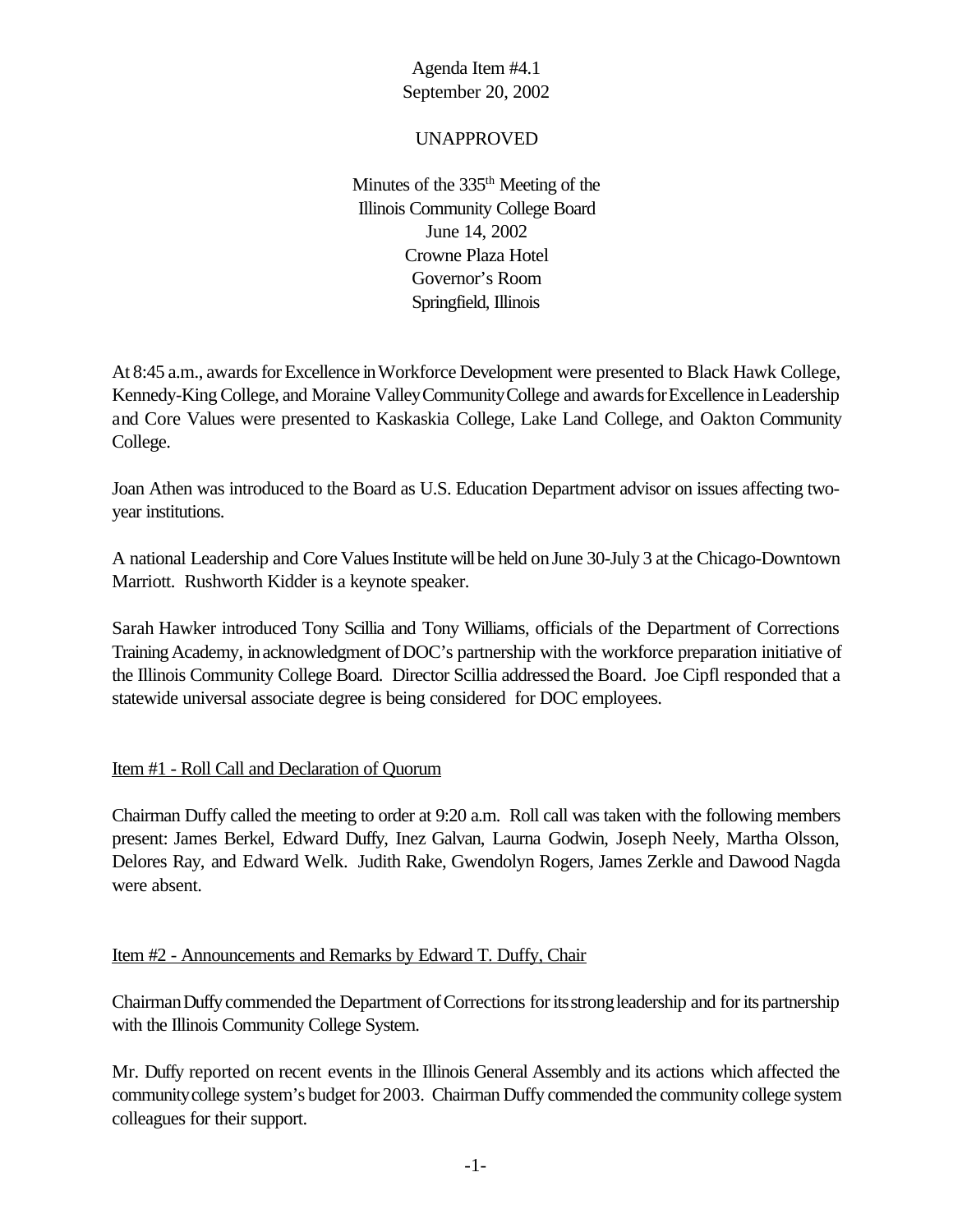Chairman Duffy introduced and welcomed Edward J. Welk as a new member of the Illinois Community College Board, effective June 1, 2002.

## Item #3 - Recognition of Lee H. Walker for Service to the Illinois Community College Board

Chairman Duffy read a Resolution to honor Lee H. Walker and presented a plaque to Mr. Walker in recognition of his support to the Illinois Community College System.

Laurna Godwin made a motion to approve the following Resolution which was seconded by Inez Godwin:

We, the members of the Illinois CommunityCollege Board, express our abiding gratitude to Lee H. Walker for his exemplary service to the students, parents, taxpayers, and the entire communitycollege systemduring histwelve years onthe Illinois CommunityCollege Board.

Mr. Walker's service extends over a period of unprecedented growth and change in the Illinois Community College System. His thoughtful voice, his hard work, and dedication to his positionas a member ofthe ICCB have earned him the respect of his fellow Board members and the admiration of those working in the state's community colleges. Mr. Walker has been a dauntless advocate of students and of the securing of funding necessary for community colleges to properly serve their communities.

Mr. Walker has brought a wealth of experience to the Illinois CommunityCollege Board. His membership on the Chicago State University Foundation Board of Directors and on the Board of Trustees of the University of the Orange Free State Foundation (South Africa) has been a ready resource for the entire Board and its staff, especially in his service as the ICCB liaison to the Illinois Community College System Foundation. Through his service to the Board as a member of the ICCB Committee on Leadership and Core Values and the ICCB Committee on Substance and Alcohol Abuse Prevention, he has been a guide for and proponent of the role community colleges play in fostering ethical behavior and decision-making. As the ICCB liaison to the Midwestern Higher Education Commission, Lee has provided insight and advocacy that strengthens the position of community colleges on a statewide and regional basis.

We especially appreciate Lee's leadership style. He sets the example for all Board members for the thorough preparation, discipline, and focus he has brought to the Illinois Community College Board. His support and encouragement of the Board's staff have reinforced the professional respect he has garnered over the course of his term on the ICCB.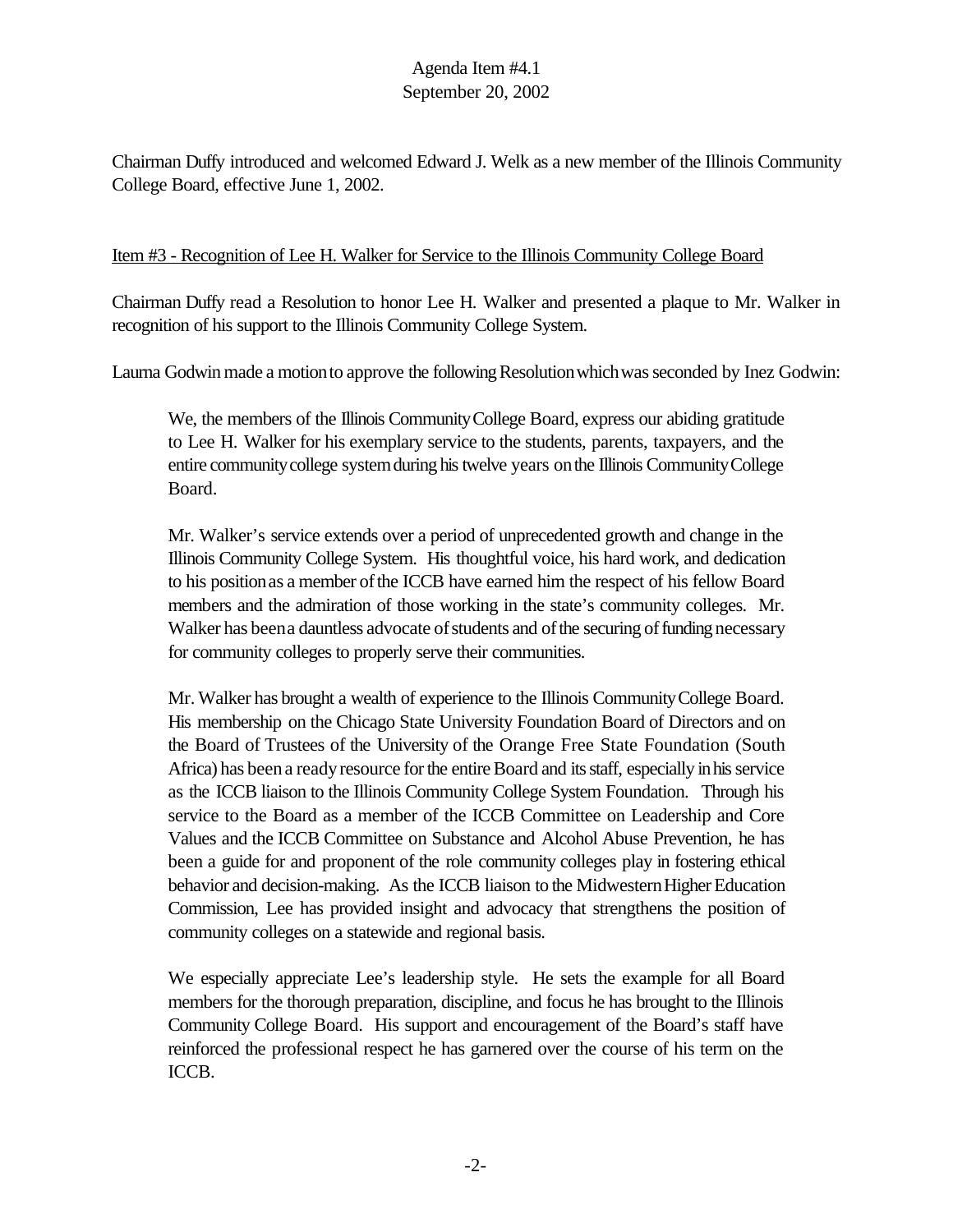The Illinois Community College Board and the entire higher education community have benefitted from Lee's experience, knowledge of the education system, and the advocacy for excellence in educational delivery that every Illinois student deserves.

We, the members of the Illinois CommunityCollege Board, salute Lee H. Walker for his strength of character, his public spiritedness, and his commitment to the Illinois Community College System and the people of the State of Illinois.

The motion was approved by unanimous voice vote.

## Item #4 - Recognition of Keith R. Sanders for Service to Illinois Higher Education

Chairman Duffy presented a plaque to Dr. Keith R. Sanders in recognition of his service as Executive Director of the Illinois Board of Higher Education and in acknowledgment of his retirement in May 2002. Dr. Sanders addressed the Board.

# Item #5 - Election of Illinois Community College Board Vice Chair for Fiscal Year 2003

James Berkel made a motion, which was seconded by Laurna Godwin, to nominate Joe Neely as ICCB Vice Chair for Fiscal Year 2003. The motion was approved by unanimous voice vote. Mr. Neely accepted the reappointment.

## Item#6 - Illinois Community College Board Appointment to the Midwestern Higher Education Commission

Chairman Duffy appointed Martha Olssonto serve as the ICCB's representative to the Midwestern Higher Education Commission.

Inez Galvan made a motion, which was seconded by Laurna Godwin, to approve the appointment of Martha Olsson. The motion was approved by unanimous voice vote. Ms. Olsson accepted the appointment.

## Item #7 - Committee Reports

## Item #7.1 - Adult Education Transition Committee

James Berkel reported that 120 proposals for adult education funding for fiscal year 2003 are currently being reviewed by ICCB staff, the Secretary of State's Literacy Office, and the Department of Human Services. Funded programs and allocations will be announced after the Governor signs the budget.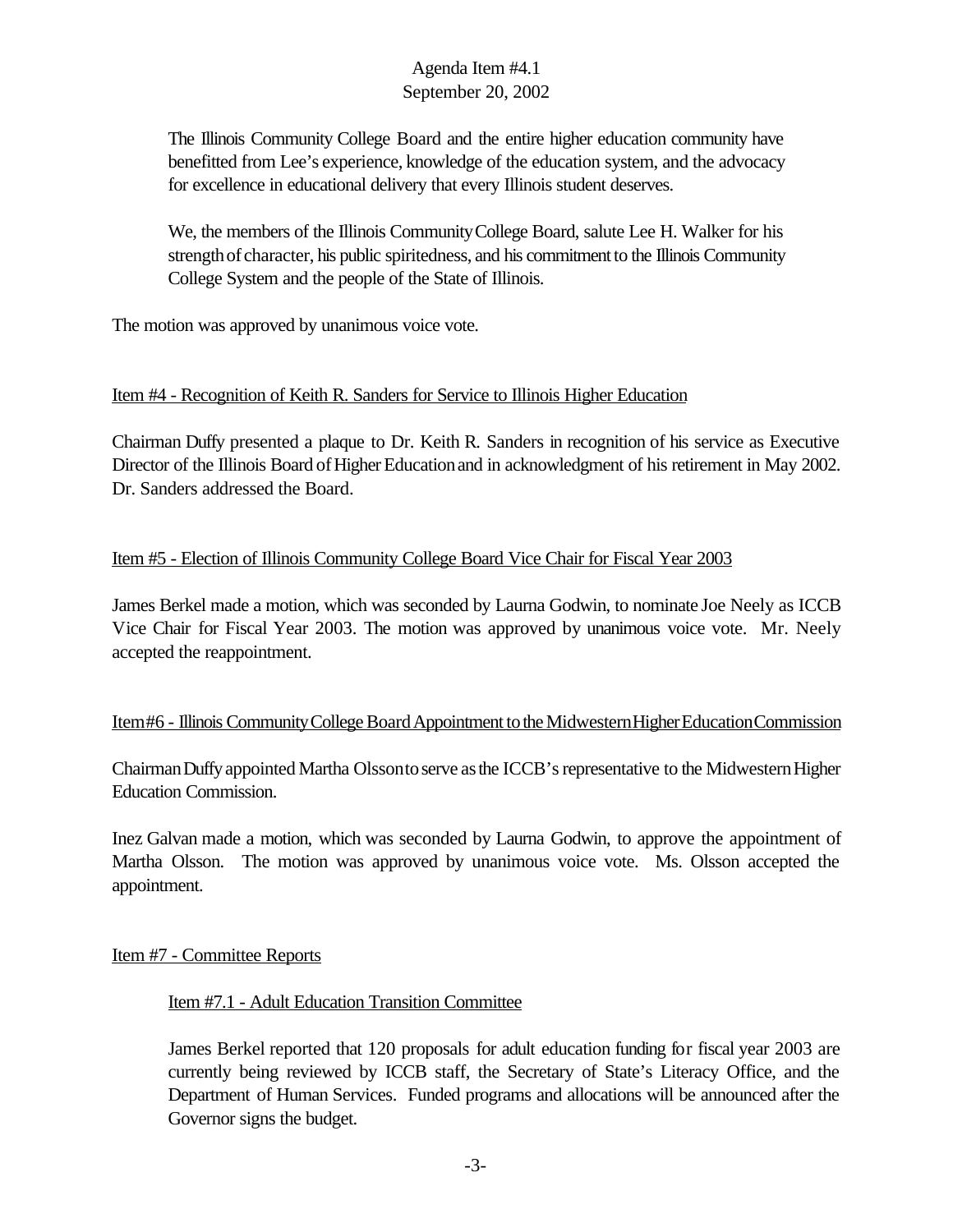The GED Illinois Online system is being finalized and plans will be announced at the Adult Education and Family Literacy Administrators Retreat on August 8, 2002. ICCB staff and Illinois Department of Employment Security staff are developing cross training sessions for Adult Education and Family Literacy and One Stop Career Center personnel.

There was a final net reduction of \$1,784,857 for fiscal year 2003 in federal and state funding for adult education and family literacy.

Mr. Berkel reported that due to the recent establishment of an Adult Education Funding Study and taking into consideration Goal #3 of the *Promise for Illinois*, the Adult Education Transition Committee is requesting that they be allowed to function as a committee for an additional year. The target date for completion of the funding study is April 2003. ChairmanDuffyresponded that no action would be required of the Board, and he encouraged the Committee to remain in tact. Laurna Godwin reported that Jim Berkel would continue as Committee Chair.

Jim Berkel also reported that on June 30, 2002, Sue Petrilli will retire as ICCB Senior Director for Adult Education. Mr. Berkel commended Ms. Petrilli for her commitment and leadership in adult education.

## Item #7.1.1 - Adult Education and Family Literacy Funding Study

Joe Cipfl reported that onMay17, 2002, the Illinois Community College Board acted to establish a special committee to examine the methodology used to allocate state and federal adult education and family resources to programs that qualify to receive funding. Dr. Cipfl reported that providers consist of the Illinois community colleges, communitybased organizations, secondary schools, and regional offices. Dr. Cipfl reported on the role and function of the Adult Education and Family Literacy Funding Study Committee.

The committee will begin meeting this summer, and final recommendations will be made in the spring of 2003.

Joe Cipfl also commended Sue Petrilli for her leadership in the administration ofthe Adult Education and Family Literacy initiative.

## Item #7.2 - Budget and Finance Committee

Martha Olsson reported that the Budget and Finance Committee met this morning and reviewed financial statements, as well as state general funds, ending June 30. Also discussed were the 2003 office budget issues. Ofparticularinterest wasthe growth in the Career and Technical Education program, the decrease in state general funds, and the second year of the Adult Education and Family Literacy program.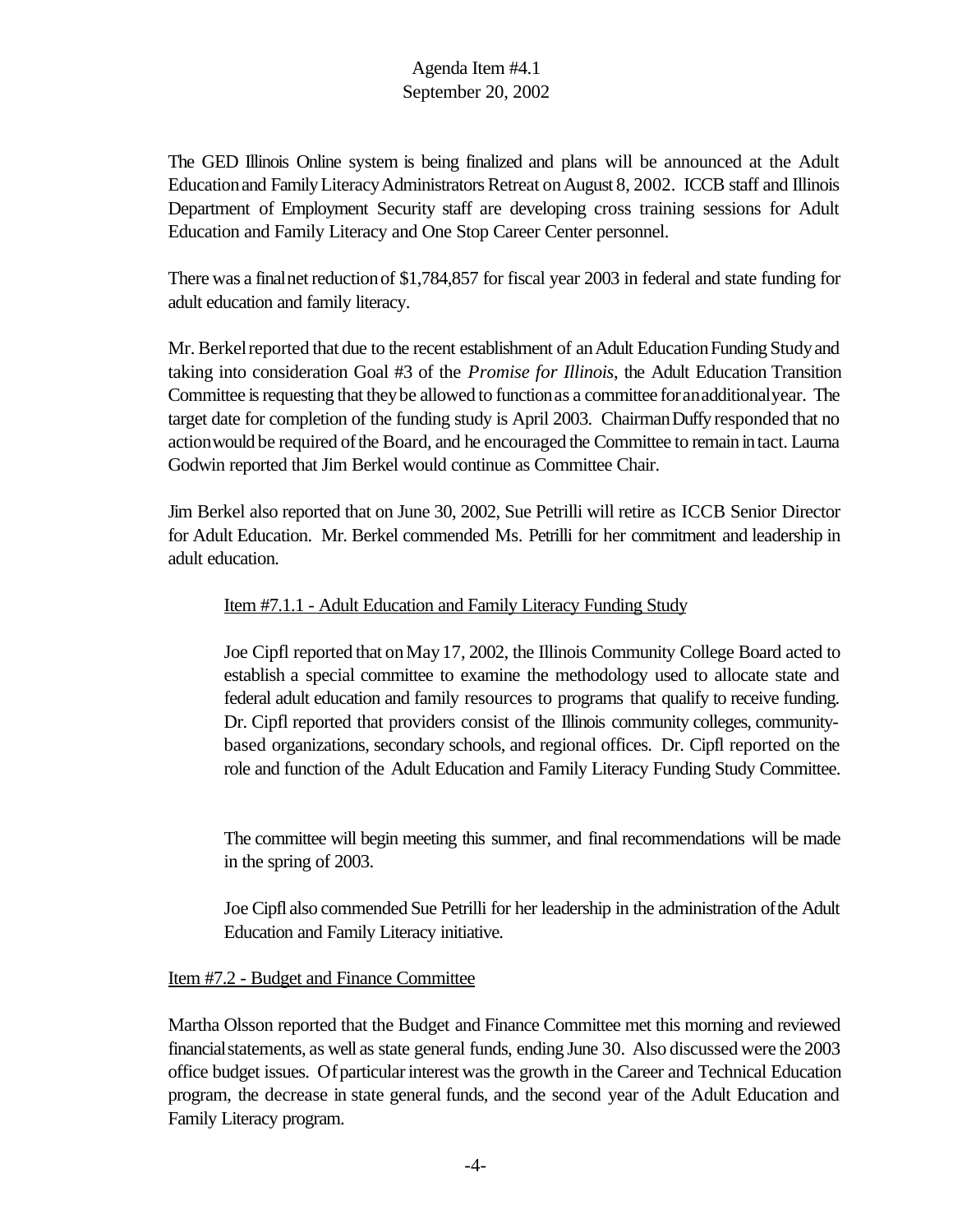Agenda Items 7.2.1a, b, and c are annual items brought to the Board for approval and the committee recommends them to be approved at this time.

Item #7.2.1 - Fiscal Year 2003 Illinois Community College Board **Office Operations** 

James Berkel made a motion, which was seconded by Inez Galvan, to approve the following motions:

#### Item #7.2.1a - Contracts for the Illinois Community College Board

The Illinois Community College Board hereby approves the following fiscal year 2003 contractual agreements:

 $EV 2002$ 

| Vendor                                                             | Purpose of Contract                                                   | 11.2002<br>Estimated<br>Annual<br>Cost |
|--------------------------------------------------------------------|-----------------------------------------------------------------------|----------------------------------------|
| Illinois Community College System<br>Foundation ( <i>renewal</i> ) | Rental of Office Space<br>$(6 \text{ mos.})$                          | \$108,720                              |
| Lincoln Land Community College<br>(renewal)                        | Rental of Office Space                                                | \$49,963                               |
| Dougherty, Bridget (renewal)                                       | <b>State Legislative Services</b>                                     | \$45,000                               |
| Adult Education ( <i>renewal</i> )                                 | Data System Consultant                                                | \$44,000*                              |
| Adult Education ( <i>renewal</i> )                                 | Regional Technical<br>Assistants/Evaluator<br>(2 Personnel Contracts) | \$68,000*                              |
| Career and Technical Education                                     | <b>Regional Technical Assistants</b><br>(3 Personnel Contracts)       | \$102,000*                             |

\*Contract will not exceed the listed amount.

#### Item #7.2.1b - Authorization to Enter into Interagency Contracts/ Agreements

The Illinois Community College Board hereby authorizes its President/ CEO, in concurrence with the ICCB Chair, to enter into interagency contracts/agreements, as needed for fiscal year 2003.

#### Item #7.2.1c - Authorization to Transfer Funds Among Line Items

The Illinois Community College Board hereby authorizes its President/CEO to transfer funds among fiscal year 2003 appropriated operating line items.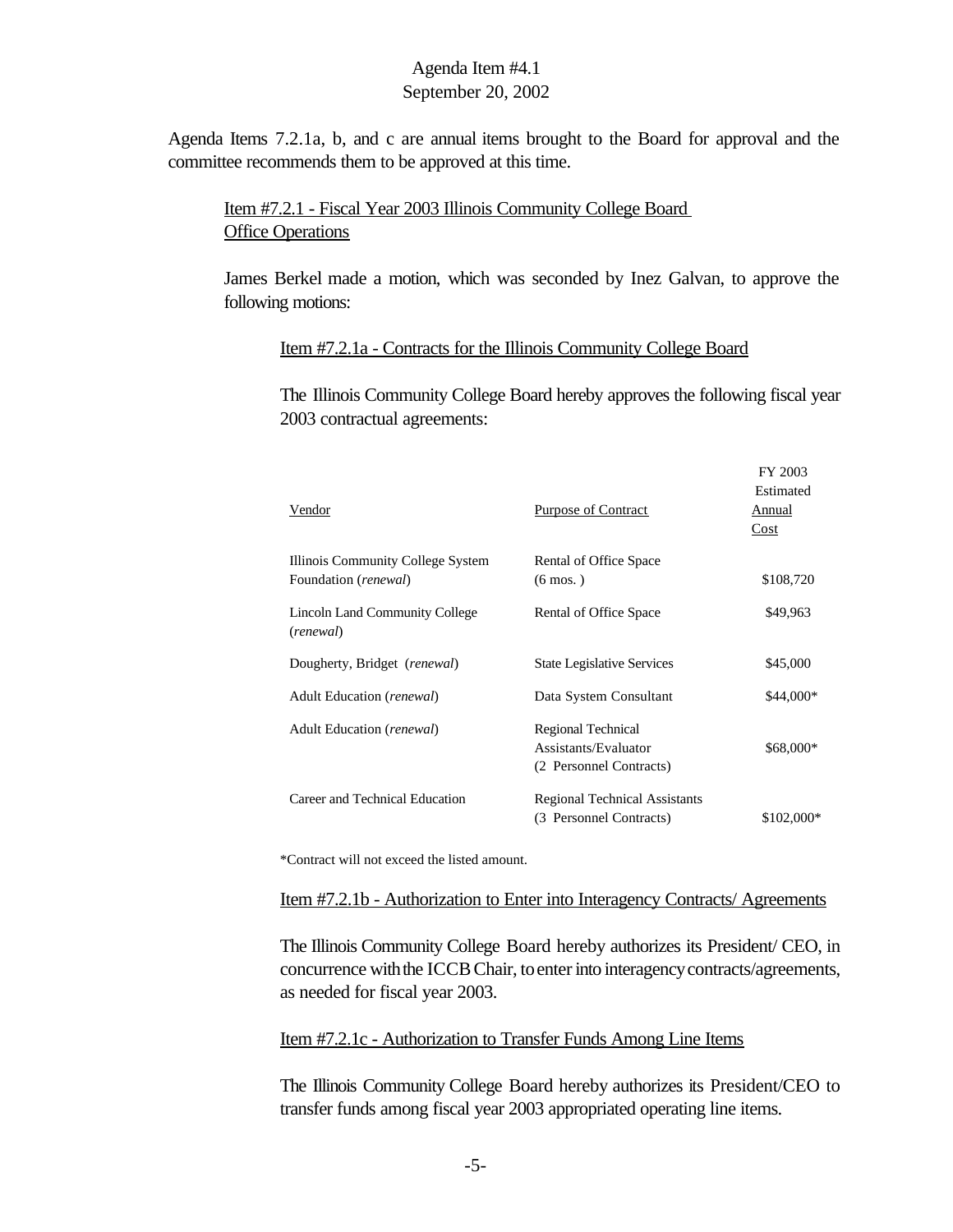The motion was approved by unanimous voice vote.

## Item #8 - President/CEO's Report

Joe Cipfl expressed appreciation to the Illinois community colleges for their support of actions by the Illinois General Assembly as they affect the community college system for fiscal year 2003. Dr. Cipfl reported on the Governor's budget message delivered on Memorial Day and how the Governor planned to address the budgetshortfall. The Illinois Community College System was impacted with cuts of 1 percent reduction in base operating grants and 1 percent reductioninequalization. Line items stricken were special initiative grants, leadership and core values, and special populations grants. Also stricken was the fifth year award for the Illinois Student Assistance Commission's (ISAC) Monetary Award Program. ISAC will conduct hearings the latter part of June regarding necessary changes and modifications. ICCB staff and system officials will participate in the hearings.

Board of Higher Education HECA grants have been reduced from \$13 million to \$5 million.

Budget reductions at the Department of Commerce and Community Affairs, the Illinois State Board of Education, and the Illinois Board of Higher Education will have a direct impact upon dollars and grants formerly distributed to the community college system.

Dr. Cipfl commended ICCB Vice President for External Affairs Tom Ryder for his efforts in this past legislative session.

The City Colleges of Chicago received a specialappropriationof\$5 million. An additional \$5 million was awarded to the remaining districts.

Dr. Cipfl reported on the status of capital funding for the community college system. The capital appropriation of \$50 million has been sustained throughout this budget session allowing for the continued planning for the removal of temporary facilities on community college campuses.

Addressing the trustees luncheon today are Rod Blagojevich, Democrat candidate for Governor, and Carl Hawkinson, Republican candidate for Lt. Governor.

Dr. Cipfl commended the Trustees Association and its work on behalf of community colleges. Acknowledged were past president LinWarfel, current president RichAnderson, Executive Director Gary Davis, and Director of Government Relations Michael Monaghan.

Joe Cipfl welcomed Edward J. Welk to the Illinois Community College Board membership.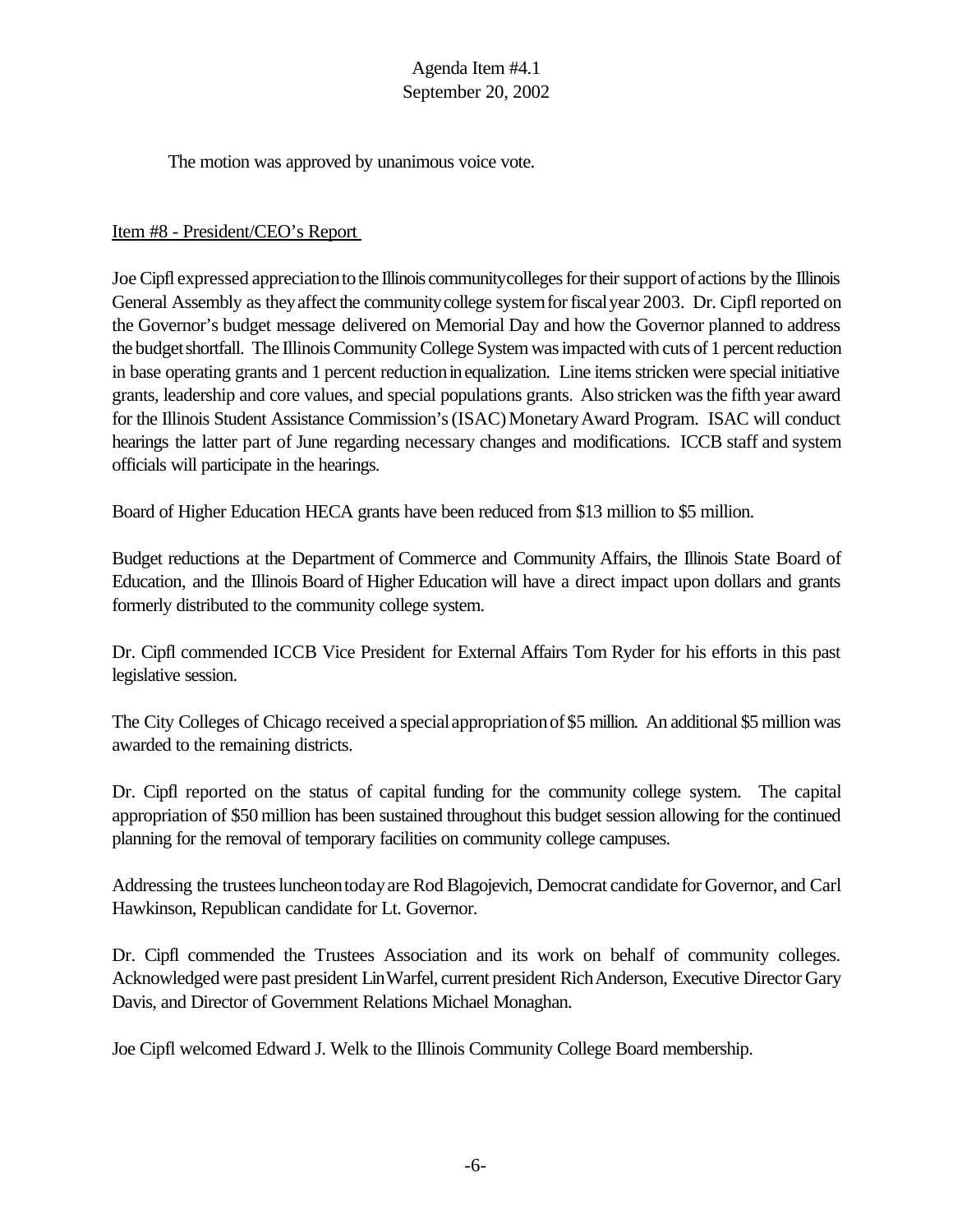#### Item #9 - Legislative Report

#### Item #9.1 - State Legislative Report

Tom Ryder reported on the fiscal year 2003 state budget issues and the affects on the Illinois Community College system.

Chairman Duffy read House Resolution 869, which was introduced by Representative Moffitt, that "resolves that community colleges in the State of Illinois and the Illinois Student Assistance Commission continue to work together to enhance the educational opportunities to Illinois men and women and that the Illinois Community College Board and the Illinois Student Assistance Commission hold meetings to discuss recommendations for improving the accessibility for postsecondary education for Illinois students and families." Tom Ryder stated that this Resolution will be monitored.

#### Item #9.2 - Federal Legislative Report

Tom Ryder reported that there is a proposal before Congress to create a super waiver which is equivalent to a block grant in which several different current funding categories are put into one appropriation. The Carl D. Perkins money has beenexcluded, but adult education funding is still a part of the proposal. This issue will be monitored throughout the remainder of the year.

The Board received a *Legislative Report as of June 14* for information and review.

Legislation that would require the posting of board meeting agendas and approved minutes on community college websites has passed both houses and now awaits action by the Governor.

# Item #10 - Status Report of Plan for Enhancing the Role of Community Colleges in Teacher Preparation/Quality

ICCBExecutive Vice President Virginia McMillanreported onthe three goals whichwere adopted bythe ICCB in December 2000 to guide implementation of a plan to enhance the role of community colleges in teacher preparation.

Senior Director for Program Planning and Accountability Carol Lanning gave a status report on the accomplishments to date for teacher preparation. Among the efforts were an Education Summit hosted by Governor George Ryan in November 2001, and a conference titled "Quality Teachers for All Illinois Students: The Future Role of Community Colleges in Teacher Preparation" in March 2002. Other activities and initiatives were reported to the Board as they relate to the established goals.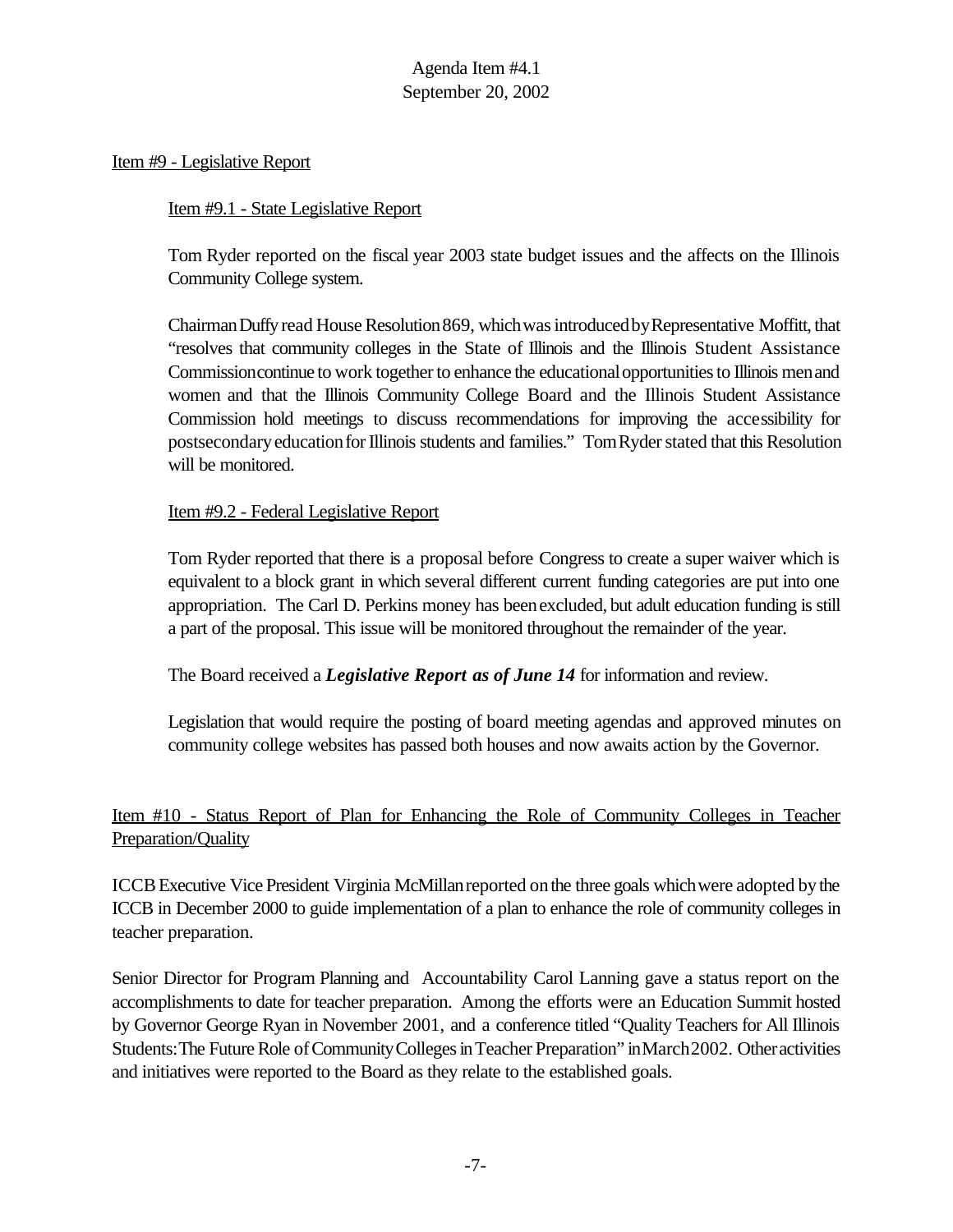#### Item #11 - Consent Agenda

Delores Ray made a motion to approve to approve the following items on the Consent Agenda, which was seconded by James Berkel.

## Item #11.1 - Minutes of the May 17, 2002 Meeting/Work Session

The Illinois Community College Board hereby approves the minutes of the May 17, 2002, meeting as recorded.

## Item #11.2 - Review of Executive Session Minutes

The Illinois Community College Board hereby determines that minutes of its executive session held on June 15, 2001, are available for public review. No additional minutes of executive sessions remain confidential. The next review of executive sessions minutes will be made on January 17, 2003.

## Item #11.3 - Illinois Community College Board Fiscal Year 2004 Calendar of Meetings

The Illinois Community College Board hereby adopts the following fiscal year 2004 calendar of meetings.

#### Fiscal Year 2004

|                            | July 18, 2003    | (Subject to Call)                                                      |  |  |  |
|----------------------------|------------------|------------------------------------------------------------------------|--|--|--|
|                            | September 19     | 9:00 a.m. - ICCB Office, Lincoln Land                                  |  |  |  |
|                            |                  | Community College, Springfield (Work Session)                          |  |  |  |
|                            | October 17       | 9:00 a.m. - Danville Area Community College, Danville (Business        |  |  |  |
|                            |                  | Session)                                                               |  |  |  |
|                            | December 5       | (Subject to Call)                                                      |  |  |  |
|                            | January 16, 2004 | 9:00 a.m. - ICCB Office, 401 E. Capitol,                               |  |  |  |
| Springfield (Work Session) |                  |                                                                        |  |  |  |
|                            | February 20      | 9:00 a.m. - William Rainey Harper College, Palatine (Business Session) |  |  |  |
|                            | May $21$         | 9:00 a.m. - ICCB Office, James R. Thompson                             |  |  |  |
|                            |                  | Center, Chicago (Work Session)                                         |  |  |  |
|                            | *June            | 9:00 a.m. - (Day and Springfield location to be                        |  |  |  |
|                            |                  | determined) (Business Session)                                         |  |  |  |
|                            |                  |                                                                        |  |  |  |

\* June meetings of the Board are held in conjunction with the ICCTA and the Presidents Council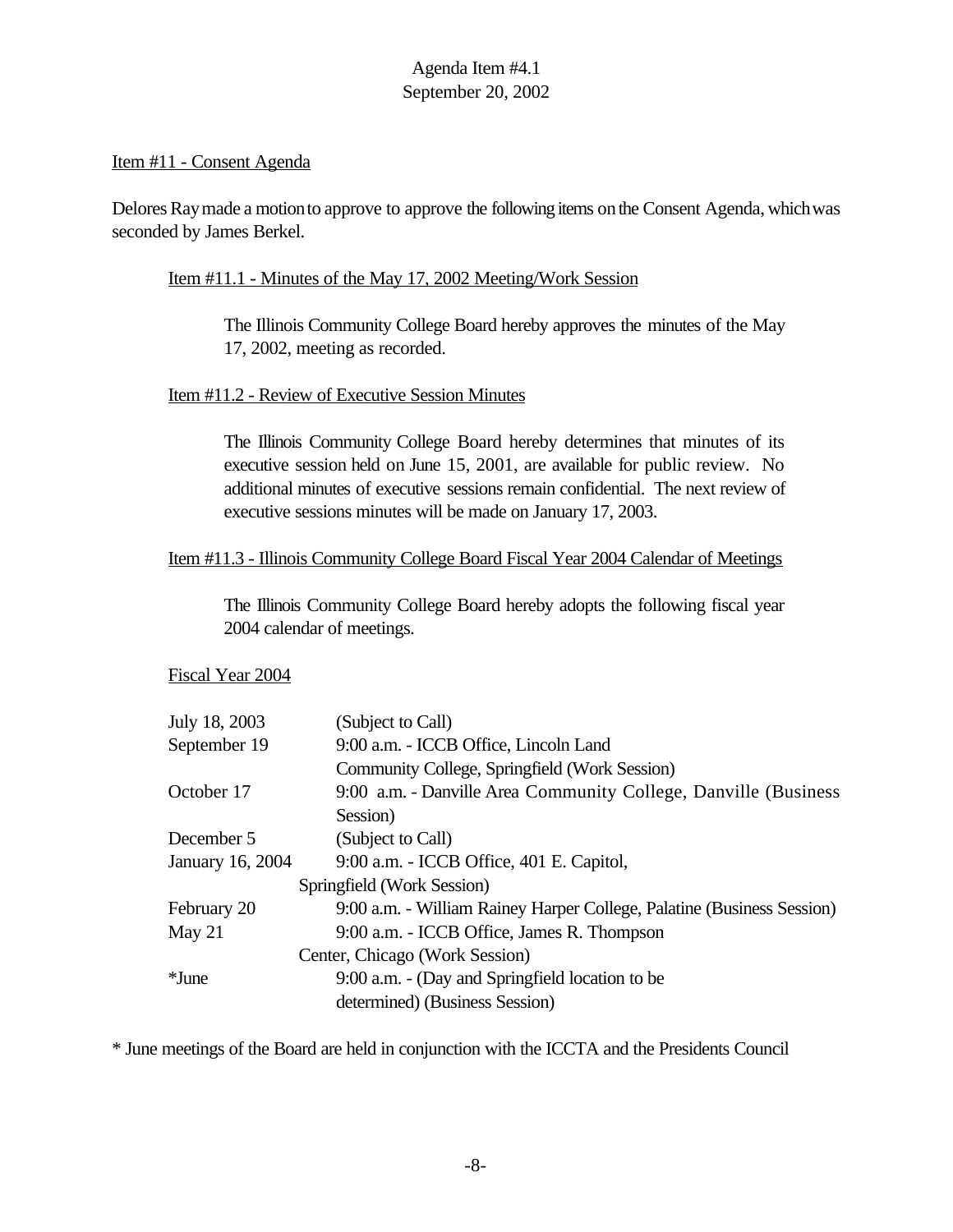Item #11.4 - Illinois Community College Board Policy Guidelines for Restricted Grant Expenditures and Reporting Effective July 1, 2002

The Illinois Community College Board hereby approves the externally attached policy guidelines for restricted grant expenditures and reporting and authorizes its President/CEO to implement the policy guidelines effective July 1, 2002.

Item #11.5 - Illinois Community College Board Administrative Rules for Foundation Matching Grant Funds (Initial Approval)

The Illinois Community College Board hereby adopts and initially approves the following amendments to the *Administrative Rules of the Illinois Community College Board* and authorizes its President/CEO to process these amendments in accordance with the Illinois Administrative Procedures Act.

# SUBPART F: FINANCE

# **1501.523 Foundation Matching Grants**

- a) An eligible community college foundation, as referred to in this subsection, is defined as a 501c3 entity formed to benefit a community college district, students, and taxpayers of a community college district as provided for in the Public Community College Act and meets the criteria to receive an award as provided for in these rules. A foundation shall establish its eligibility by submitting a copy of its articles of incorporation (the first year of application only), a copy of its most recent signed federal 990 tax return and a copy of the foundation's most recently completed external audit with the other components of an application.
- b) Requests for foundation matching grant awards (herein referred to as challenge grants) must be submitted ina format prescribed by the ICCB no later than December 1 of each year.
- c) Each community college foundation shall have the opportunity to apply for a \$25,000 challenge grant. The award amount shall be prorated to a reduced amount if sufficient funds are not available in the state's Academic Improvement Trust Fund to provide an initial grant of \$25,000 to those eligible foundations that submit an application no later than December 1.
- d) Inorderto be eligible to receive a challenge grant, the communitycollege foundationboard must establish, as part of the application process, that the foundation board has:
	- 1) established an academic improvement trust fund as a depository for private contributions and awarded challenge grants, and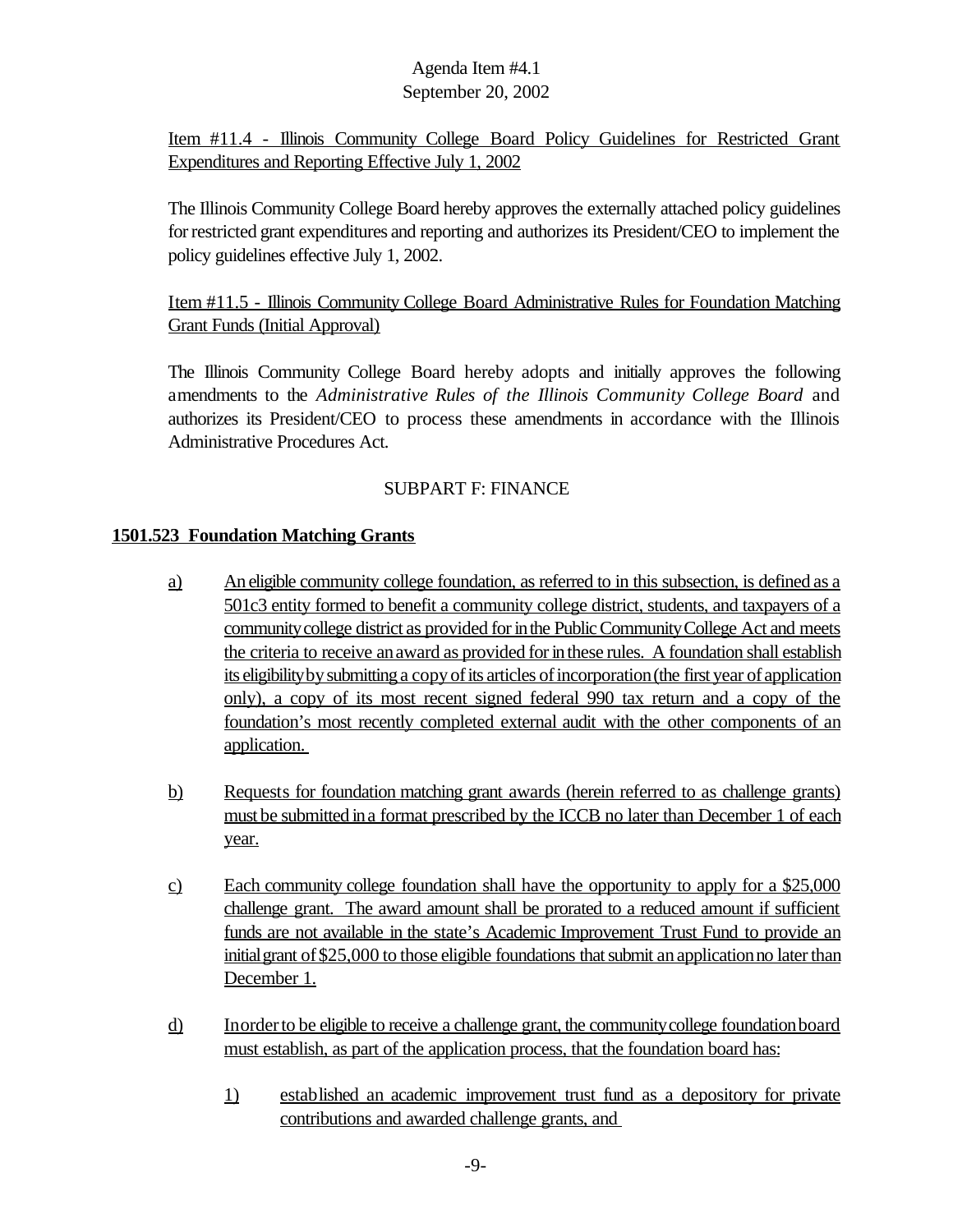- 2) \$3 of local match available (contributions received after July 1, 1999, for the purpose of matching the state challenge grants) for each \$2 of state funds, and
- 3) raised a minimum of \$10,000 from private sources and the contributions must be in excess of the total average annual cash contributions made to the community college foundation in the three fiscalyears before July 1, 1999 (fiscal years 1997, 1998, 1999).
- e) Any unmatched excess funds remaining in the state's Academic Improvement Trust Fund, on April 1<sup>st</sup> of the fiscal year in which an appropriation is received, for community college foundations after the award of the initial \$25,000 challenge grants will be available for matching by any community college foundation. No community college foundation will receive more than \$100,000 in challenge grants in any one state fiscal year.
- f) The community college foundation board is responsible for determining the use of the proceeds of the challenge grants and such uses may include 1) scientific equipment, 2) professional development and training for faculty, and 3) student scholarships and other activities appropriate to improving the quality of education at the community college. The community college foundation may not use the proceeds of the challenge grant for a capital campaign or program.
- g) Each community college foundation receiving grant funds shall file a report with the ICCB in a format prescribed by the ICCB detailing how the funds were utilized within 60 days ofthe foundation'sfiscalyear end and submit a copy of the external audit of the fiscal year just ended as soon as it is completed.

# Item #11.6 - New Units of Instruction

The Illinois Community College Board hereby approves the following new units of instruction for the community colleges listed below:

# **PERMANENT PROGRAM APPROVAL**

Black Hawk College

• Emergency Medical Technician (EMT)-Paramedic Certificate (46 Credit Hours)

# Illinois Valley Community College

- Horticulture A.A.S. degree-Landscape Management Option (64 semester credit hours)
- Horticulture A.A.S. degree-Floriculture Option (64 semester credit hours)

# Kaskaskia College

- Culinary Arts A.A.S. degree (64 semester credit hours)
- Advanced Cooking Certificate (45 semester credit hours)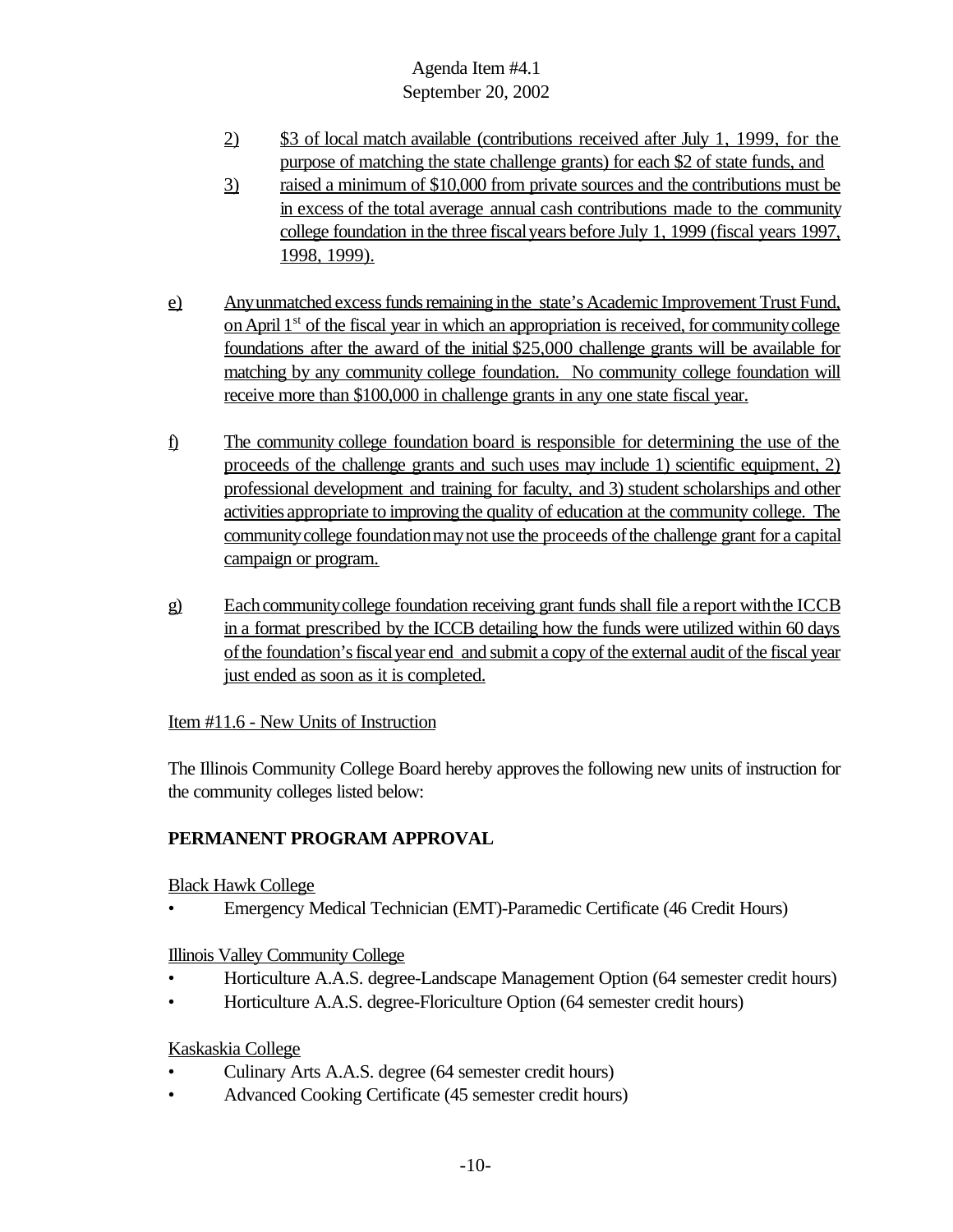## Richland Community College

- HVACR A.A.S. degree (64 semester credit hours)
- Refrigeration Certificate (30 semester credit hours)

### Southwestern Illinois College

• Network Design & Administration A.A.S. degree (64-69 semester credit hours)

#### Waubonsee Community College

Massage Therapy A.A.S. degree (66.5 semester credit hours)

## Item #11.7 - Illinois Community College Board Recognition of Community Colleges

The Illinois Community College Board hereby grants a status of "recognition continued" to the following districts:

Elgin Community College, District 509 Illinois Eastern Community Colleges, District 529 Kaskaskia College, District 501 Lake Land College, District 517 Parkland College, District 505 Carl Sandburg College, District 518 Sauk Valley Community College, District 506 South Suburban College of Cook County, District 510 Southwestern Illinois College, District 522

The motions were approved by unanimous voice vote.

#### Item #12 - Information Items

Item#12.1- Report onCommunityCollege Programs and Servicesfor Underrepresented Groups

This annual report highlights actions and initiatives in Illinois community colleges as they address the promotion of programs, services, and events to encourage diversity and foster knowledge of other cultures.

#### Item #12.2 - Fiscal Year 2002 Financial Statements

Financial Statements are provided to the Board for information.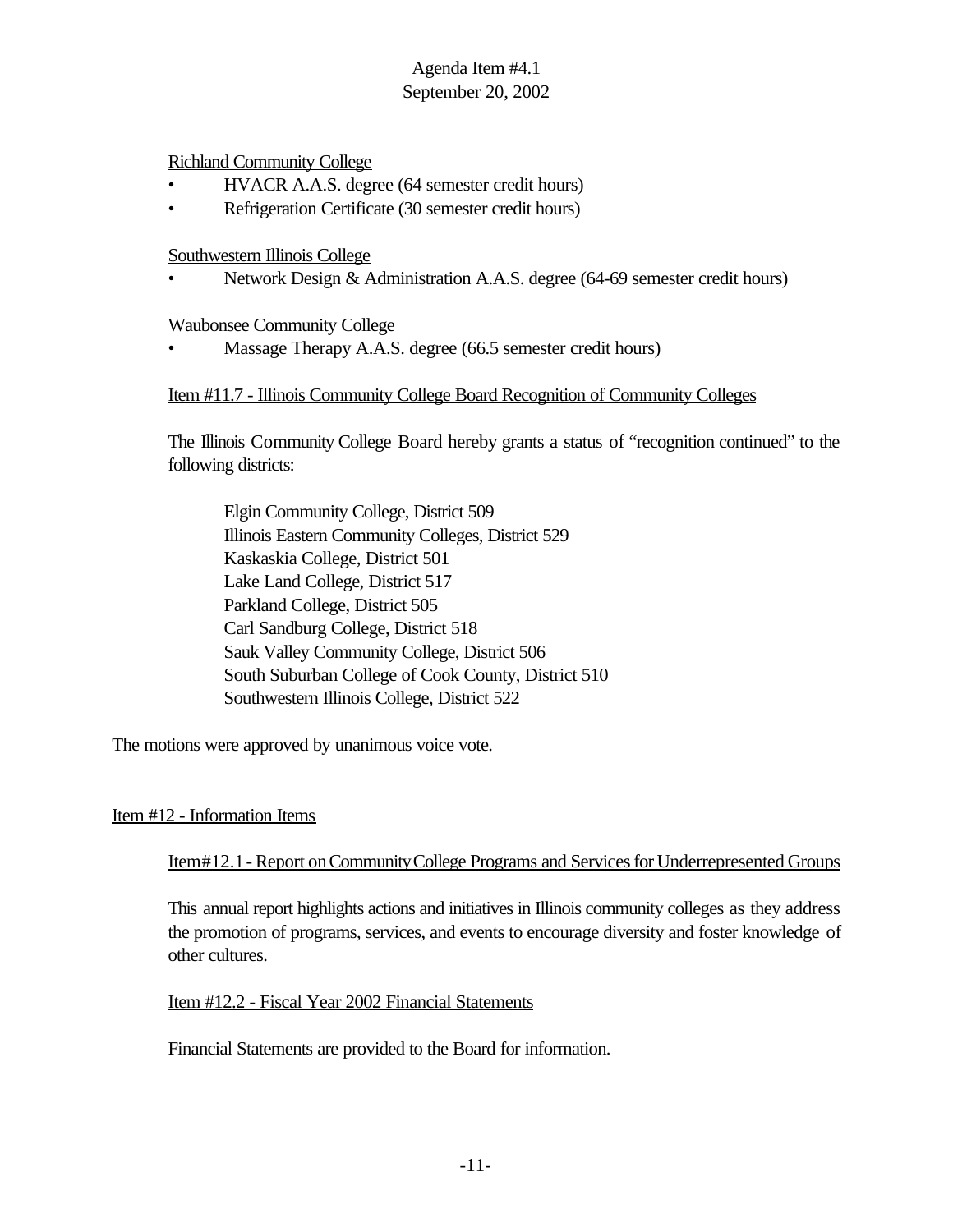## Item #12.3 - Illinois Community College Board Office Computer Acquisition Bid Process

Information is provided to the Board in regard to the acquisition of a new computer system for the ICCB office.

Item#12.4 - Proposed Illinois Community College Board Rules Concerning Lincoln'sChallenge (Future Consideration)

These proposed rules clarify current rules in identifying the requirements that students must meet for scholarship eligibility and to more clearly define the roles and responsibilities of the colleges to receive reimbursements. Board action will be requested at a later date.

## Item #13 - Advisory Organizations

#### Item #13.1 - Illinois Community College Trustees Association

Gary Davis reported that the trustees appreciate the opportunity to have worked with system colleagues in the recent legislative session. Dr. Davis commended the leadership provided by the ICCB and staff.

Dr. Davis also reported that the trustees are pleased that the capital appropriation was retained and the "30 years and out" for the communitycollege systemfacultywhichshould enable stabilization. These bills are awaiting the Governor's signature. He also reported onother legislative issues that affect the Illinois Community College System.

A cooperative health insurance program was established for community college trustees and six colleges will participate this year.

Representative Rod Blagojevich will be a luncheon speaker at today's luncheon in the Ruby Dining room. The Representative is the Democrat candidate for governor this fall. Also appearing at noon today, will be Senator Carl Hawkinson who is the Republican's candidate for Lt. Governor.

The *State Report Card* will be the focus of a panel discussion on today's agenda of the Trustees Convention.

Jack Daley will serve as President of the Trustees Association for the coming year. Jack is a trustee at Moraine Valley Community College.

#### Item #13.2 - Presidents Council

Terry Ludwig commended Joseph Neely on his reappointment as ICCB Vice Chair.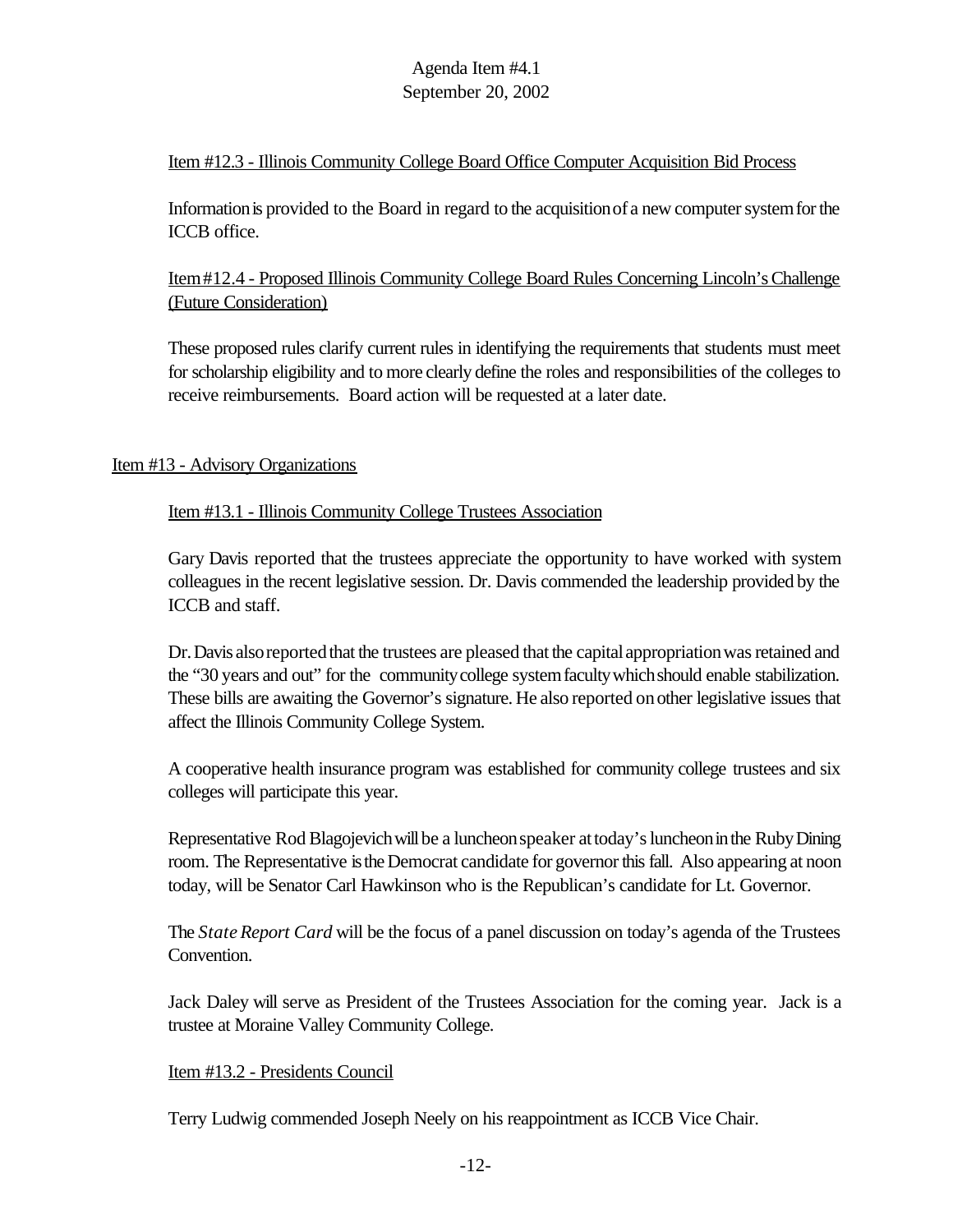Discussion at the Presidents Council meeting on June 13 was as follows:

- Apreliminaryreportwasmade onthe Funding StudyCommittee co-chaired byLinWarfel and Robert Luther. Members of the committee were commended.
- The presidents discussed achievements during the past year for student development and *Chicago Tribune* ads were reviewed.
- The Monetary Award Program and other ISAC issues were reviewed. A motion was passed encouraging ISAC to establish an advisory committee equally representing community colleges, public universities, and private colleges as they appeal for the funding.
- The fiscal year 2003 budget was discussed and the presidents commend the ICCB staff and the trustees for their efforts. The presidents voted unanimously to support the distribution of the \$5 millionto restore base operating grants and equalization and put the rest back into special populations.
- In the curriculum and transfer area, tracking continues on nursing accreditation, the role of teacher preparation in community colleges, the part-time faculty issue, and dual credit. The presidents moved to support the initiative of the American Association of Community Colleges on nursing accreditation.
- New officers for the coming year are Dr. Michael Murphy, President (College of DuPage), Dr. Terry Ludwig, Vice President (ShawneeCommunityCollege), and Dr.Jon Astroth, Secretary/Treasurer (Heartland Community College). Dr. Gretchen Naff was commended for her leadership during this past year as president of the Council.
- Dr. John Neuhaus, Dr. Hans Andrews, and Dr. James Howard were honored on their retirements as community college presidents.
- The Presidents Council strongly supports accountability, but have concerns in regard to the IBHE's study on performance indicators.
- The Council will have a planning session this summer.

## Item #13.3 - Illinois Community College Faculty Association

No report was given.

## Item #13.4 - Student Advisory Committee

No report was given.

Mark Weber was introduced as the ICCB Student Member effective July 1, 2002.

#### Item #15 - Executive Session

At 11:00 a.m., Laurna Godwin made a motion, which was seconded by James Berkel, to adjourn into Executive Session for the purpose of discussing staff personnel issues. The motion was approved by unanimous voice vote.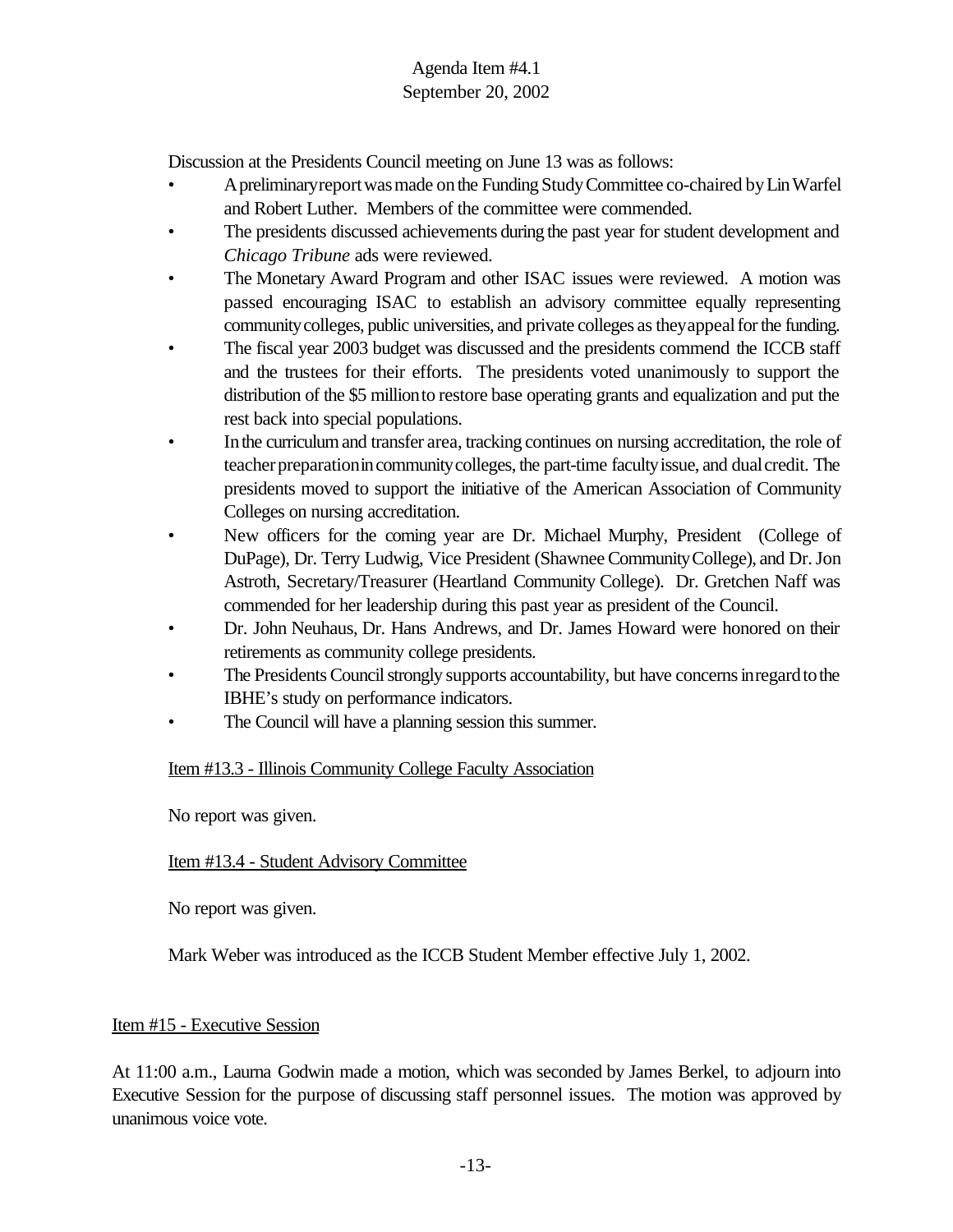At 11:23 a.m., the Board reconvened into open session.

Joseph Neely made the following motion, which was seconded by Laurna Godwin:

The Illinois Community College Board hereby moves that the grievance appeals of Carol Burnett and Barbara Risse be set for September 20, 2002, at 9:00 a.m. and 10:00 a.m. respectively, and that, in the interim, Schiff Hardin and Waite prepare guidelines for the conduct of such hearings.

The motion was approved by unanimous voice vote.

## Item #16 - Adjournment

Edward Welk made a motion, which was seconded by Joseph Neely, to adjourn the meeting at 11:25 a.m. The motion was approved by unanimous voice vote.

Edward T. Duffy, Chair Joseph J. Cipfl, President/CEO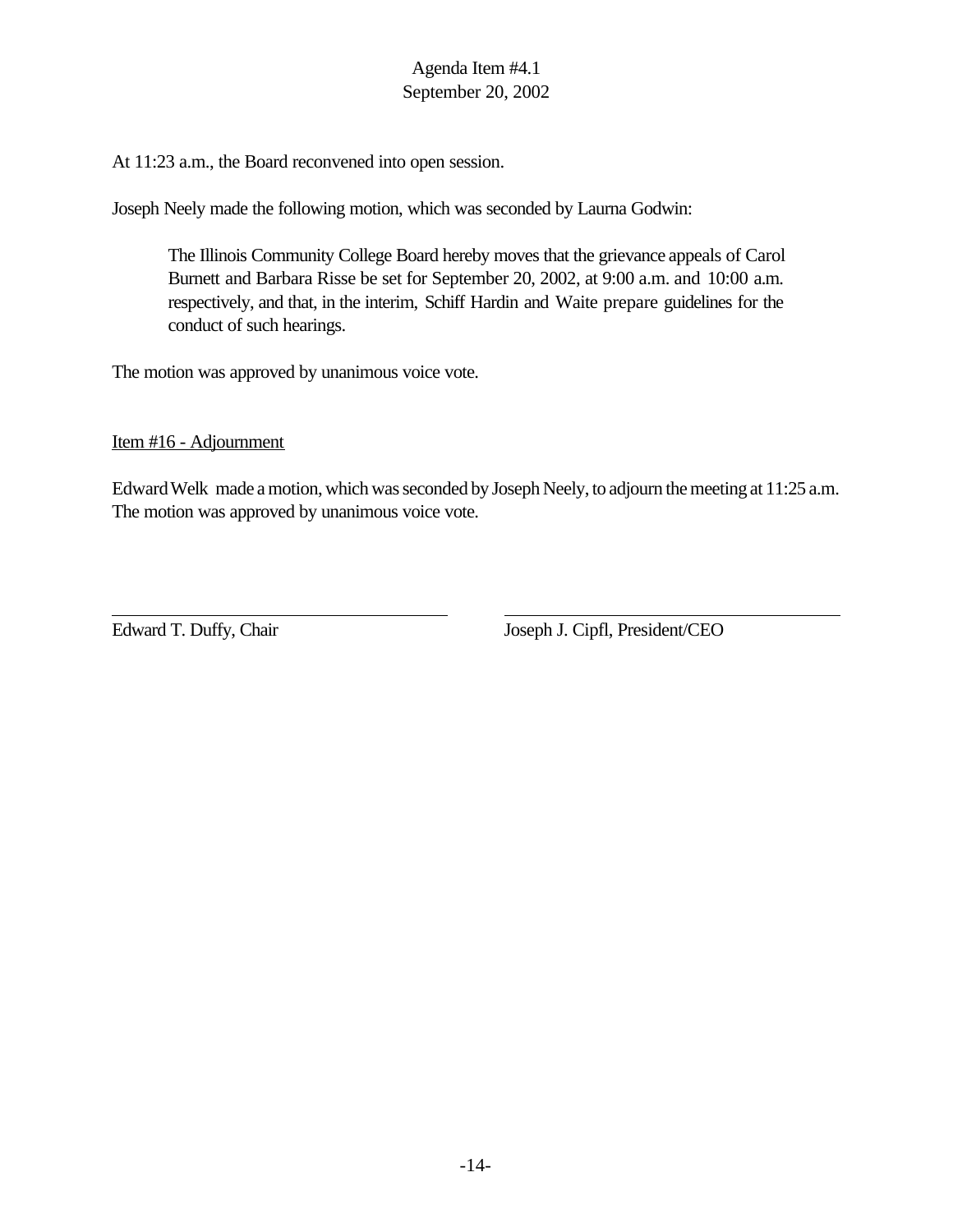#### Illinois Community College Board

# **ILLINOIS COMMUNITY COLLEGE BOARD APPOINTMENTS TO THE JOINT EDUCATION COMMITTEE**

By statute, the Joint Education Committee is composed of two members each of the Illinois State Board of Education, Illinois Community College Board, Illinois Board of Higher Education, and the Human Resource Investment Council/Illinois Workforce Investment Board.

## **RECOMMENDED ACTION**

It is recommended that the following motion be adopted:

The Illinois Community College Board hereby reappoints Edward Duffy and Joseph Neely to represent the Illinois Community College Board on the Joint Education Committee. Inez Galvanand James Zerkle are hereby reappointed to serve as alternate Illinois Community College Board representatives.

**BACKGROUND:** Statute assigns the Joint Education Committee responsibility for "developing policy on matters of mutual concern to elementary, secondary, and higher education such as Career and Technical Education, Teacher Preparation and Certification, Educational Finance, Articulation between Elementary, Secondary and Higher Education, and Research and Planning." Statute requires that it meet "at least quarterly."

The Joint Education Committee serves as the state's official P-16 Partnership governing body. The three constituent boards have endorsed the goals and directions the P-16 Partnership should take; and, the Joint Education Committee sets the state-level P-16 agenda and coordinates strategies for its implementation. The Joint Education Committee is the formal mechanism for recommending new or revised P-16 Partnership policies, goals, and directions to the individual boards when individual board action is needed. It also serves as the forum for developing consensus among agencies when disagreements arise.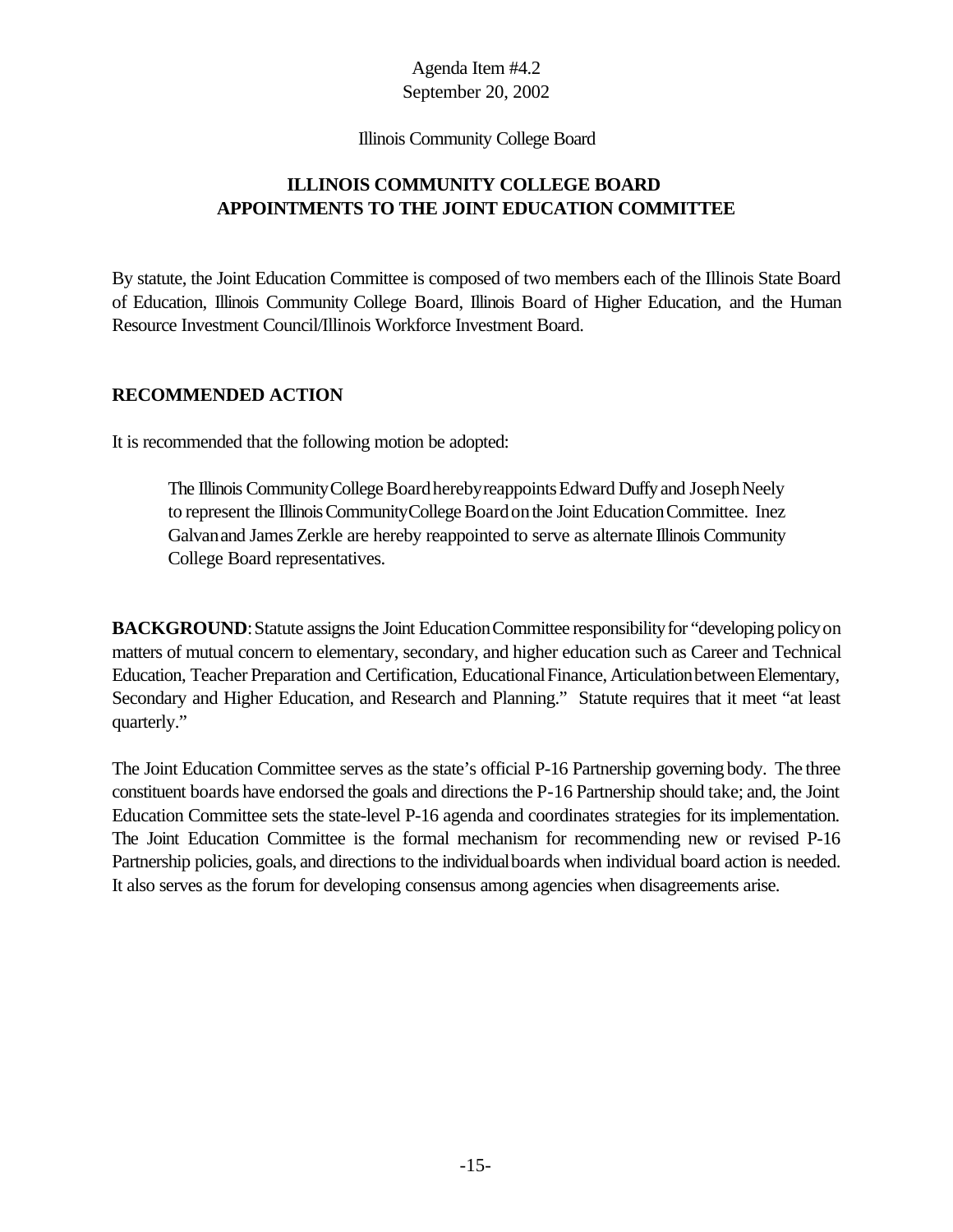## Illinois Community College Board

## **NEW UNITS OF INSTRUCTION**

The Illinois Community College Board is requested to approve new units of instruction for the following community colleges:

## **RECOMMENDED ACTION:**

It is recommended that the following motion be adopted:

 The Illinois Community College Board hereby approves the following new units of instruction for the community colleges listed below:

## **PERMANENT PROGRAM APPROVAL**

#### College of Lake County

< Teaching English to Speakers of Other Languages Certificate (30 semester credit hours)

#### Illinois Central College

- < Crime Scene Technology A.A.S. degree (64 semester credit hours)
- **<** Crime Scene Technology Certificate (31 semester credit hours)

#### John Wood Community College

< Compressor Technology A.A.S. degree (64 semester credit hours)

#### Joliet Junior College

< Emergency Medical Services A.A.S. degree (66.5 semester credit hours)

#### Kankakee Community College

< Personalized Career Studies A.A.S. degree (64 semester credit hours)

#### Lake Land College

< Massage Therapy Certificate (35 semester credit hours)

#### Richland Community College

- < Network Technician A.A.S. degree (65 semester credit hours)
- < Network Hardware Specialist Certificate (42 semester credit hours)
- < i-Net Prep Certificate (30 semester credit hours)
- < Network Administration A.A.S. degree (65 semester credit hours)
- < Network Administration Specialist Certificate (43 semester credit hours)
- < eBusiness/eCommerce A.A.S. degree (65 semester credit hours)
- < Web Technician Certificate (42 semester credit hours)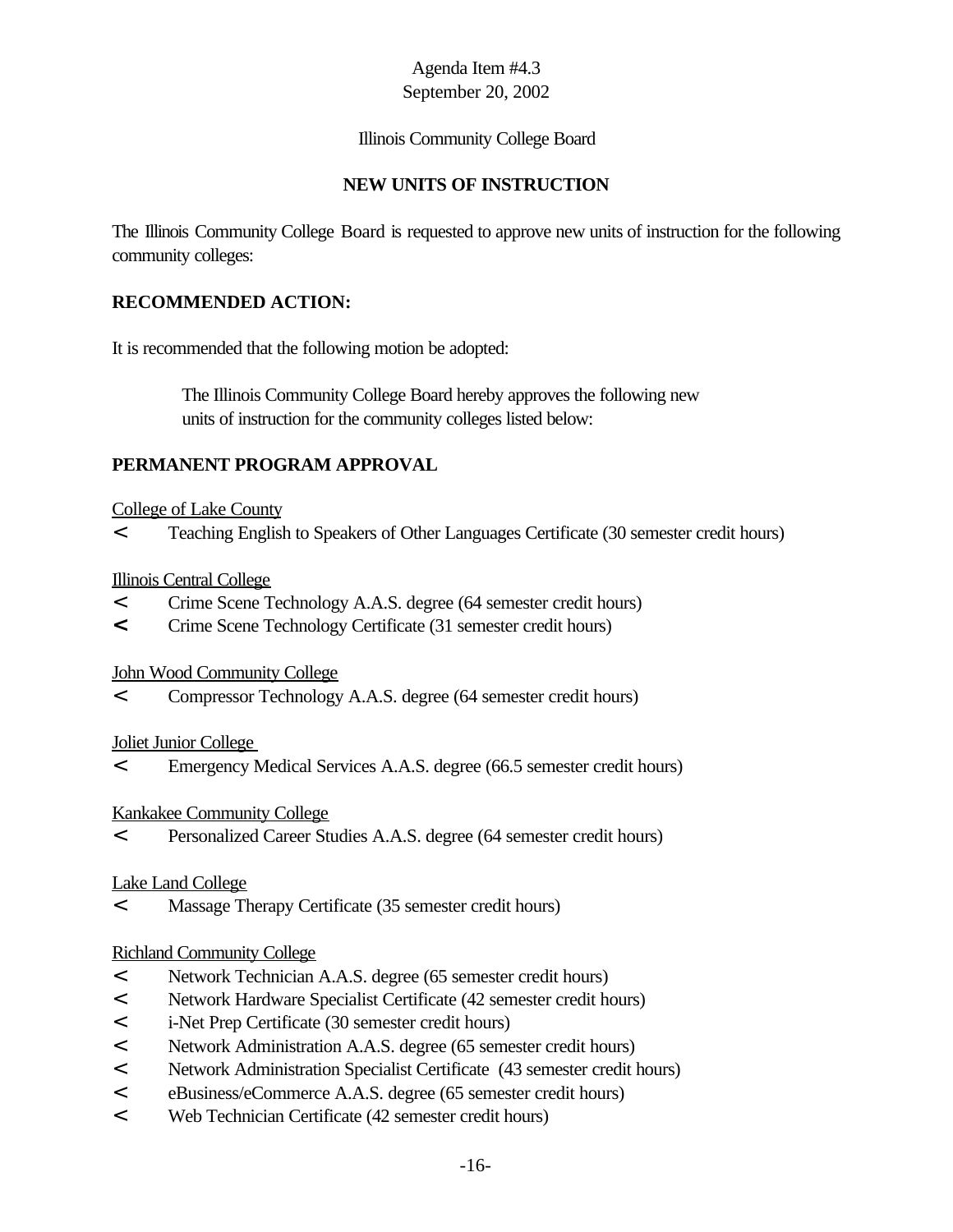## Parkland College

- < Medical Assisting Certificate (36 semester credit hours)
- < Polysomnography Certificate (49.5 semester credit hours)

# **BACKGROUND**

**College of Lake County** is seeking approval to offer a 30 semester credit hour certificate program in "Teaching English to Speakers of Other Languages"(TESOL). The program will serve as a professional development opportunity for current certified teachers to expand their knowledge into TESOL, as preparation for individuals to enter the field of TESOL as teacher aides, and as preparation for persons traveling or studying abroad who seek short-term employment as TESOL instructors. The curriculum consists of course work in principles and methods of teaching, educational psychology, linguistics, intercultural communication, grammar, phonetics and phonology for English language teachers, and a practicum in teaching English to speakers of other languages. Alternate labor market information provided by the college supports the interest in and need for teachers and teacher aides prepared for teaching English to speakers of other languages within the college district and surrounding area. The college anticipates an enrollment of 30 part-time students the first year, increasing to 30 full-time and 30 part-time students by the third year. The program will require one existing full-time faculty member the first year. The cost for implementing the program will be approximately \$32,500 the first year and \$32,000 the second and third years.

**Illinois Central College** is seeking approval to offer a 64 semester credit hour Associate of Applied Science (A.A.S.) degree program and a 31 semester credit hour certificate program in "Crime Scene Technology". These programs will prepare individuals for employment as crime scene technicians and related personnel with law enforcement agencies. The certificate curriculum consists of course work in human anatomy and physiology, introductory and advanced investigations, criminallaw, administration of justice, criminalistics, and an internship in crime scene technology. The certificate program will prepare students for entry-level employment as crime laboratory assistants and evidence custodians and provide existing law enforcement personnel a means for entering the profession of criminology. The degree curriculum builds on the certificate to include criminal psychology, concepts of the criminal justice system, six hours of criminal justice electives and general education studies. The curriculum is based on skill standards developed by the Illinois State Police for crime scene technicians and will prepare students for various certification exams offered through related professional organizations such as the International Association for Identification (IAI). Graduates of the A.A.S. degree program will be prepared for employment as crime scene technicians, crime lab technicians or criminalists. Course work in the degree program has also been designed to allow for easy transfer to baccalaureate institutions offering four-year degree programs in law enforcement or criminal justice. The college anticipates a combined enrollment of 12 full-time students and nine part-time students the first year, increasing to 24 full-time and 16 part-time students by the third year. Alternate labor market information provided by the college indicates an increased need for trained crime scene technicians and also indicates law enforcement agencies statewide are moving towards the use of non-sworn personnel for collecting evidence. The programs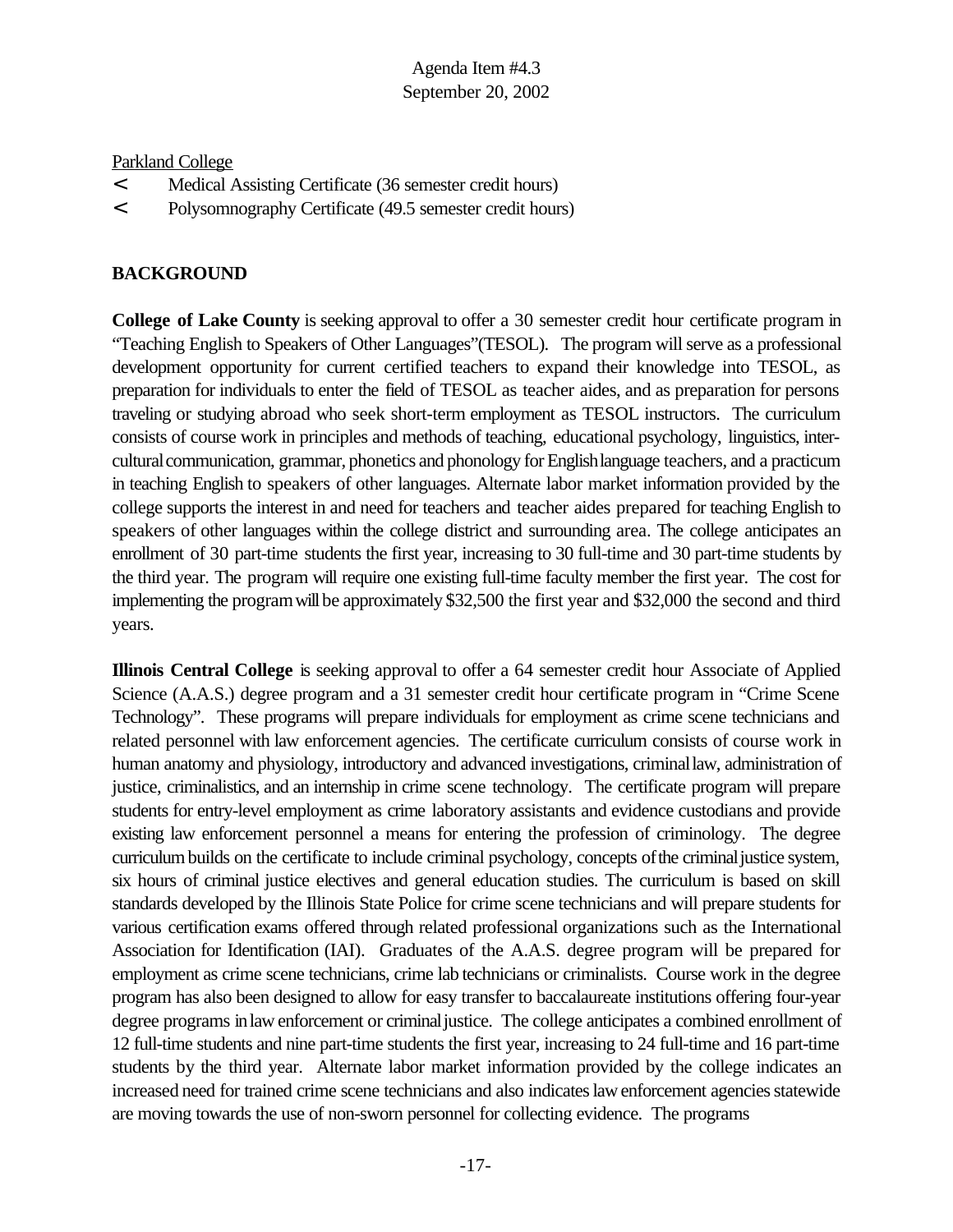will require one new part-time faculty member and one half-time full-time existing faculty member the first year. Costs for implementing these programs will be approximately \$13,500 the first year, \$4,250 the second year, and \$3,250 the third year.

**John Wood Community College** is seeking approval to offer a 64 semester credit hour Associate of Applied Science degree program in "Compressor Technology". The program will prepare individuals to maintain and repair compressors and related parts. The program was developed in cooperation with Gardner Denver Corporation and Coltec, a division of B.F. Goodrich Company. The curriculum consists of course work in blueprint reading, industrial and electrical safety, compressed air, air systems, various types of compressors including lubricated and oil-free rotary screw, air cooled, double-acting lubricated and oil-free reciprocating compressors, electrical compressor controls, electrical theory, customer interaction skills and two work-based learning experiences in compressor technology, and general education studies. The college anticipates an enrollment of 15 full-time students each year for the first three years. Alternate labor market information provided by the college indicates need and community support for a program in compressor technology. The college currently offers a related 20 semester credit hour certificate programincompressor technology. The program will require two new part-time faculty the first year. The cost for implementing this program will be approximately \$9,200 each year for the first three years.

**Joliet Junior College** is seeking approval to offer a 66.5 semester credit hour Associate of Applied Science degree program in "Emergency Medical Services". The program will prepare individuals for employment as Emergency Medical Technologist (EMT)-Paramedics in a variety of settings including private ambulance services, fire services, hospitals and physician's offices. The curriculum consists of course work inhumananatomy and physiology, medical terminology, emergency medical technology-basic, intermediate and paramedic levels, pharmacology, psychology and a clinical field experience in additionto generaleducationstudies. The curriculum meets the standards outlined in the National Standard Curriculum for Paramedics as developed by the U.S. Department of Transportation-National Highway Traffic Safety Administration, a requirement of the Illinois Administrative Code. Development of these programs is in cooperation with Silver Cross Hospital and the Will/Grundy County Emergency Medical Services System. Once the program is completed, graduates will be eligible for licensure as EMT-Ps through the Illinois Department of Public Health. The college anticipates an enrollment of ten full-time and 20 part-time students the first year, increasing to 20 full-time and 30 part-time students by the third year. Labor market information provided by the college supports the need for skilled emergency medical technicians both district and statewide. The program will require two existing part-time faculty members the first year. No new costs will be incurred for the operation of this program during the first three years.

**Kankakee Community College** is seeking approval to offer a 64 semester credit hour Associate of Applied Science degree program in "Personalized Career Studies". The program will allow individuals currently working in the fields of business and/or technology to pursue postsecondary education in an area specific to their personal needs and the needs of their employers. The program is designed to target emerging career areas that cross traditional training and educational boundaries.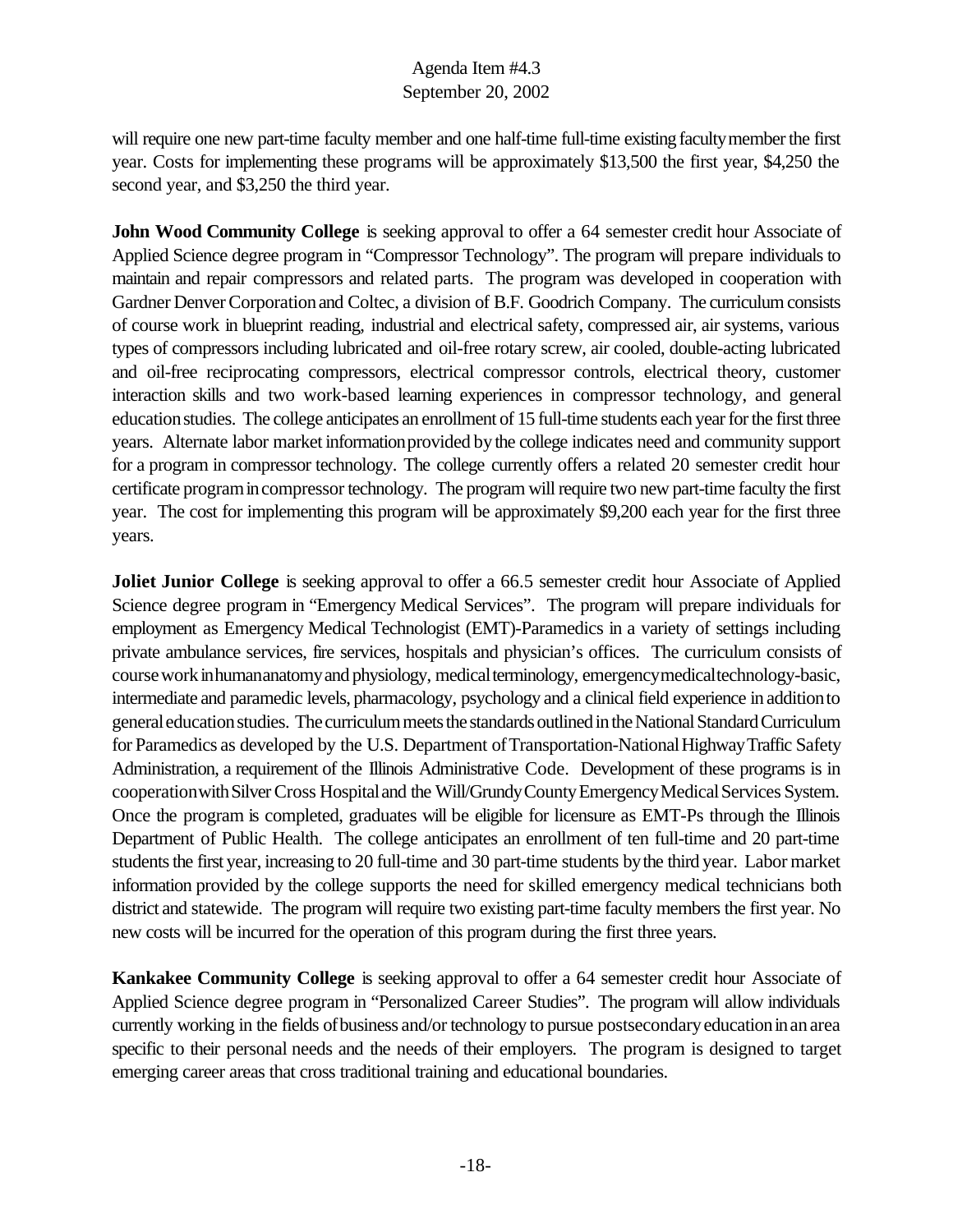The curriculum will consist of a minimum number of general education requirements, a series of occupationalcoursesdirectlyrelatedtothe student'scareer goal(s), and a work-based learning experience. Course work will be jointly determined by the student, employer and college personnel to ensure the successful completion of the program and to ensure that the course work furthers the student's learning objectives. Students will be required to develop a personalized career work plan for meeting their education and career goals . This program was developed in response to local business and industry support for a two-year occupational degree program tailored to meet their needs across a range of employment fields. The college anticipates five full-time and five part-time students the first year increasing to tenfull-time and tenpart-time students bythe third year. No new faculty are required and no new costs will be incurred for the implementation of this program.

**Lake Land College** is seeking approval to offer a 35 semester credit hour certificate program in "Massage Therapy". The program will prepare individuals for entry-level employment as massage therapists capable of working in a variety of settings including rehabilitation practices, physician and chiropractor offices, hospitals, long-term care facilities, health and fitness centers, salons and spas, cruise ships, hotels/motels and in private practice. The curriculum consists of course work in introductory and intermediate anatomy and physiology, pathology, professional ethics, massage therapy theory and practices, health and hygiene, small business management and a massage therapy clinical experience. The curriculum is based onthe guidelines established by the Commission of Massage Therapy Accreditation (COMTA) and the National Certification Board for Massage Therapists and Bodyworkers(NCBMTB). Graduates of the program will meet the requirements for licensure as a massage therapist in the State of Illinois. LLC is currently in the planning stages for seeking program accreditation through COMTA. Full accreditation requires the program be in operation for two years and have graduated at least two classes of students. Once program accreditation is achieved, graduates are eligible to sit for the NCTMB (Nationally Certified in Therapeutic Massage and Bodywork) credentialing exam.

Labor market information provided by the college supports the need for massage therapists both district and statewide. The college anticipates an enrollment of 20 part-time students the first year increasing to 38 part-time students by the third year. The programwillrequire two new part-time and two existing fulltime faculty members the first year. The cost of the program will be approximately \$23,500 the first year, \$23,600 the second year, and \$24,500 the third year.

**Richland Community College** is seeking approval to offer several new programs in Information Technology. These programs focus on the areas of network technology, network administration, and eCommerce.

The college is proposing a 65 semester credit hour "Network Technician" Associate of Applied Science (A.A.S.) degree program and two related certificate programs: a 42 semester credit hour "Network Hardware Specialist" certificate, and a 30 semester credit hour "i-Net Preparation" certificate. These programs prepare individuals for employment in network installation, maintenance, troubleshooting and repair. The i-Net certificate program will prepare students for completing the CompTIA i-Net examination which serves as an entry-level credential for technical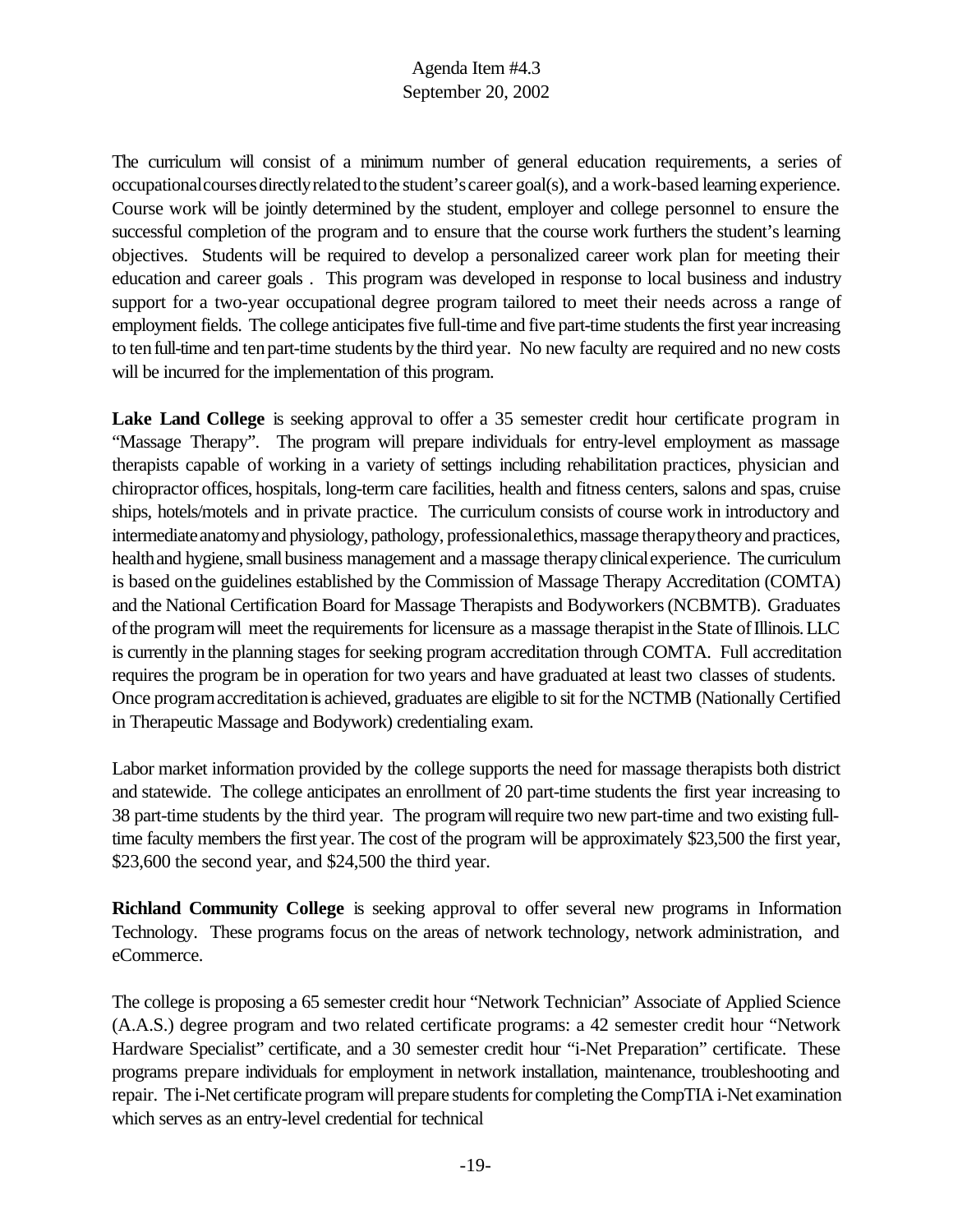professionals responsible for the maintenance of Internet, Intranet, and Extranet infrastructure and services. This certificate ladders into the Network Hardware certificate program which prepares students for entrylevel employment in network support responsible for the maintenance of network hardware and software, computer hardware and software, and localareanetworking(LAN)support. These certificates ladder into the Network Technician degree program which prepares students for hardware configuration and management of networks.

The college is also proposing a 65 semester credit hour "Network Administration" A.A.S. degree program and to related certificate programs: a 43 semester credit hour "Network Administration Specialist" certificate, and an 18 semester credit hour "Network+ Preparation" certificate. These programs prepare individuals for employment in network design, testing, evaluation and software configuration. The Network+ certificate program will prepare students for completing the CompTIA Network+ examination which serves as an entry-level credential for technical professionals responsible for the operation of a variety of network software products. This certificate laddersinto the Network Administration certificate program which prepares students for entry-level employment in network design, testing, and evaluation. These certificates ladder into the Network Administration degree program which prepares students for advanced-level design, implementation and administration of networks in a business environment. The focus of this program is primarily on the software configuration and management of networks.

The college is also proposing a 65 semester credit hour "eBusiness/eCommerce" A.A.S. degree and two related certificate programs: a 42 semester credit hour "Web Technician"certificate and a 24 semester credit hour "e-Biz+ Preparation" certificate. These programs prepare individuals for developing webbased commerce applications and for managing the data associated with them. The degree program is designed to prepare students for developing web-based applications for organizations that conduct business via the Internet, or for organizations' internal intranet operations. The Web Tech certificate program ladders into the degree and will prepare students for entry-level employment as a web developer capable of managing and directing data as it is transmitted over local and wide area networks(LAN/WAN). The e+Bizcertificate programladders into both the Web Tech certificate and the eBusiness/eCommerce degree and prepares students for completing the CompTIA e-Biz+ examination which serves as an entry-level credential for technical and non-technical individuals working in an eBusiness environment.

The degree programs are structured around a common set of core courses, then branch out into specialization areas within information technology: network technology, network administration, or eCommerce. Technical core course work consists of business applications, introduction to information technology systems, programming logic, the internet and web applications, microcomputer hardware, technical support, systems analysis and design, business communications, business and professional speaking, technical math, and general education studies. A work-based learning seminar and practicum or a simulationand project are also common requirements of the A.A.S. degree programs. The curricula were developed according to the Northwest Center for Emerging Technologies (NWCET) and the IT Works national skill standards for the information technology industry. Certificate programs have been developed according to skill standards as they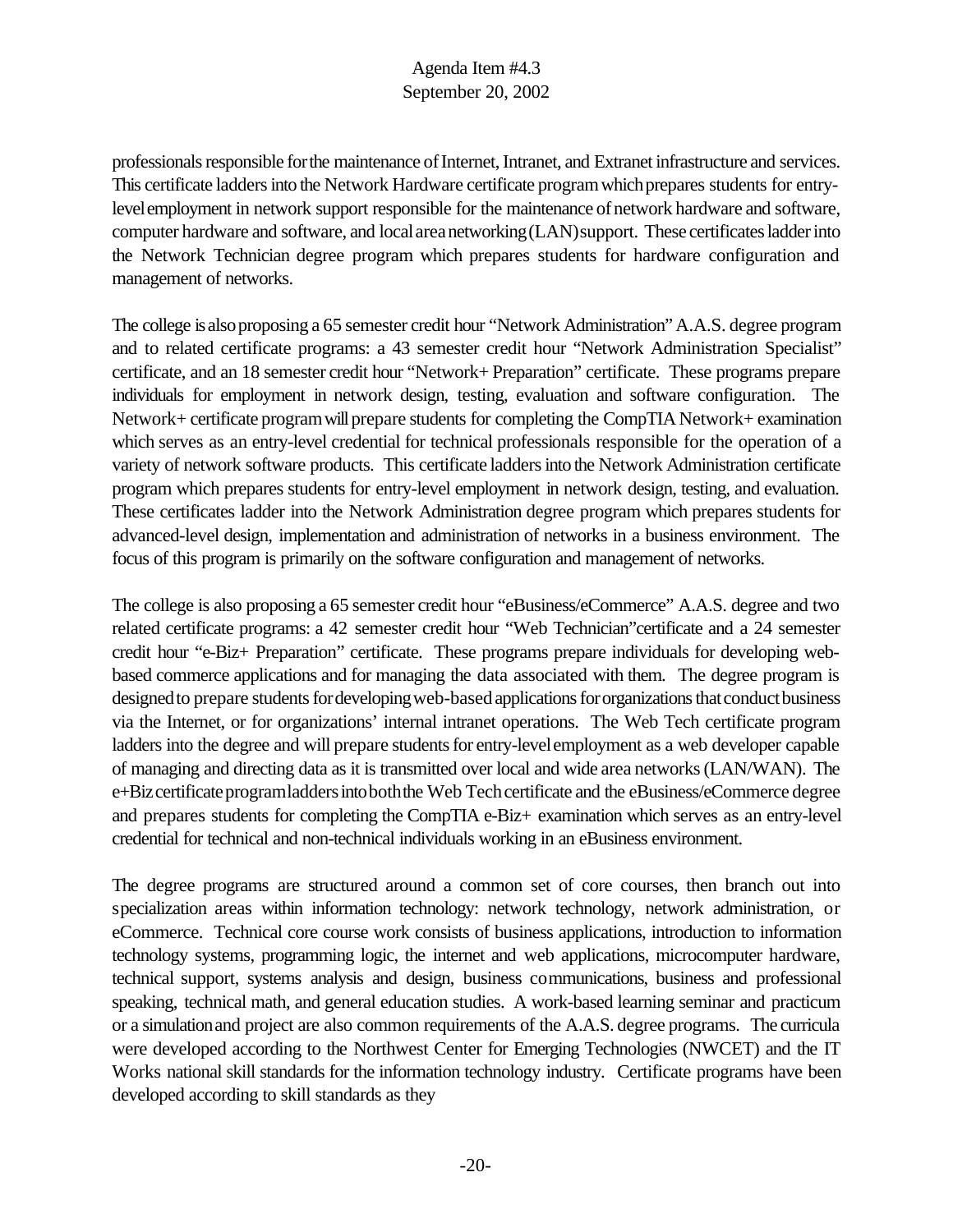relate to various vendor certifications but prepare individuals for completing primarily Cisco, CompTIA and Microsoft credentialing exams.

The college anticipates an enrollment of 15 full-time and 15 part-time students the first year for the network technology and network administration programs, and 12 full-time and 10 part-time students the first year forthe eBusiness/eCommerce program. Estimated enrollments for related certificate programs are included in this projection. Labor market information provided by the college supports the need for skilled information technology workers district-wide, statewide and nationally. Employment of information technology workers is expected to grow at a rate faster than the average for all occupations statewide through the year 2008. Locally, college survey results indicate that many workers, both unemployed and under-employed, are interested in training programs related to information technology fields. The programs will require one new full-time faculty member, five existing full-time faculty and 12 existing part-time faculty the first year. Costs for implementing these programs will be approximately \$44,000 the first year, and \$11,000 the second and third years.

**Parkland College** is seeking approval to offer a 36 semester credit hour certificate program in "Medical Assisting". The program will prepare individuals for employment as medical assistants capable of performing both clinical and administrative duties. Clinical functions include taking vital signs, EKG's, venipuncture, administration of medication, sterilizing instruments, and point of care testing. Administrative functions include medical records management, insurance billing, coding, and patient scheduling. The curriculum consists of course work in basic anatomy and physiology, medical terminology, point of care testing, aseptic techniques, computers in medical office management, medical assisting, healthcare provider CPR, and emergencies in the medical office, in addition to a required medical assisting practicum. This program incorporates the Illinois Occupational Skill Standards for the medical office cluster occupations and will prepare students for completing the Certified Medical Assistant and/or the Registered Medical Assistant examoffered through the American Medical Technologists. The college plans to seek program accreditation through the Commission on Accreditation of Allied Health Education Programs (CAAHEP). The college anticipates 15 part-time students the first year, increasing to 30 part-time students bythe third year. Labor market information provided by the college supports the need for trained medical assistants statewide and within the district. The program will require three new part-time instructors the first year. Costs of implementing this program will be approximately \$4,100 the first year, \$19,600 the second year, and \$17,600 the third year.

**Parkland College** is also seeking approval to offer a 49.5 semester credit hour certificate program in "Polysomnography". This program will prepare individuals for employment as polysomnographers who perform sleep evaluation tests in a clinical environment. The curriculum consists of course work in anatomy and physiology, fundamental and advanced polysomnography, sleep and sleep disorders, polysomnographic instrumentation, record scoring, case studies in sleep disorders, healthcare provider CPR, and emergencies in the medical office in addition to a required polysomnography practicum. The curriculum was developed according to the guidelines for polysomnography programs established by the Commission on Accreditation of Allied Health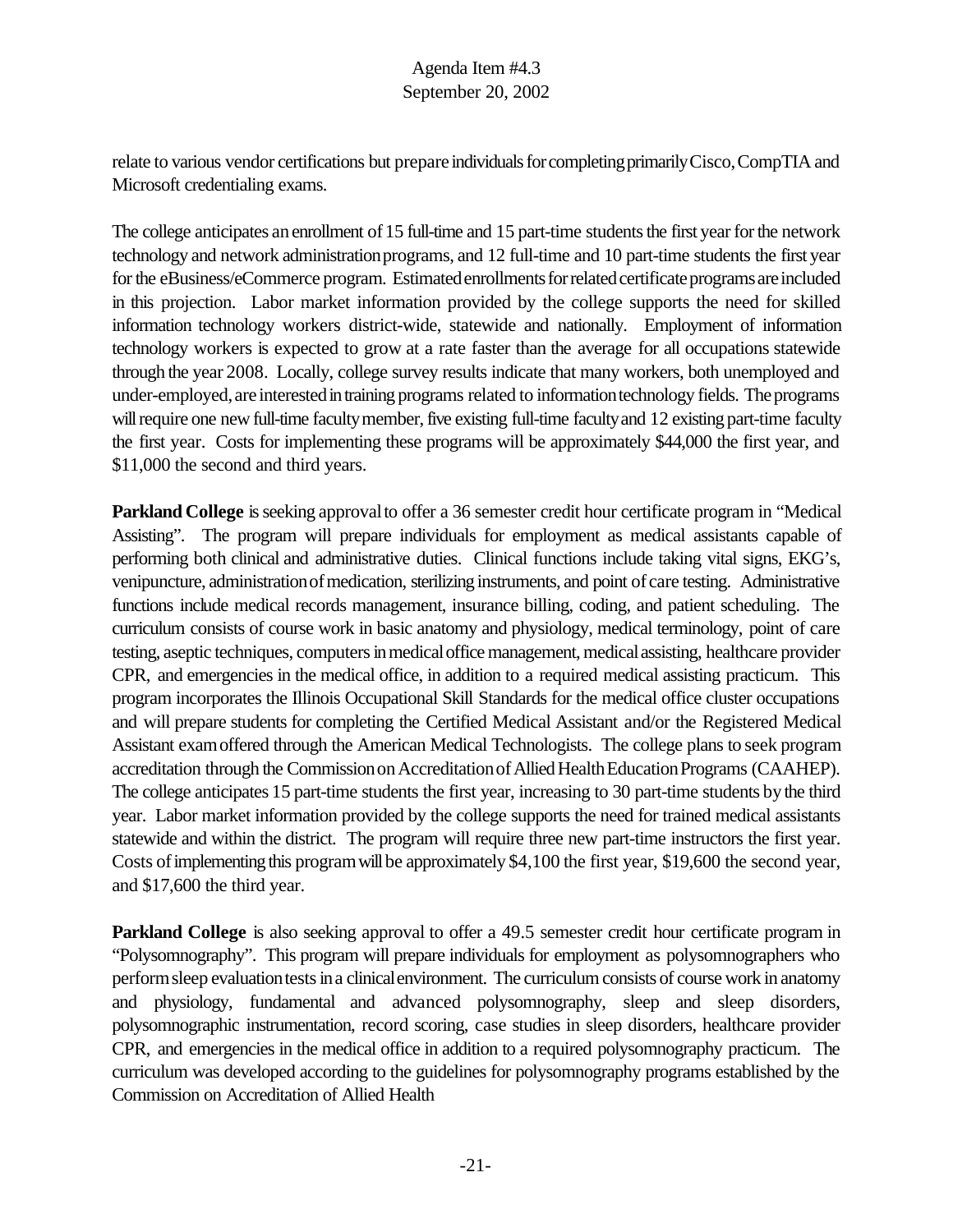Education Programs (CAAHEP) - Joint Review Committee on Education in Electroneurodiagnostic Technology (JRCEET), and will prepare students for completing the Comprehensive Registry Examination (CRE) for polysomnographers. The college plans to seek program accreditation through CAAHEP-JRCEET. The college anticipates approximately eight full-time and four part-time enrollments the first year, increasing to 12 full-time and eight part-time enrollments by the third year. Labor market information provided by the college supports the need for a formal training program in polysomnography. The program will require one new part-time faculty member the first year. Costs of implementing this program will be approximately \$9,800 the first year, \$30,900 the second year, and \$32,000 the third year. Higher second and third year costs reflect the addition of one full-time faculty member.

# **TEMPORARY PROGRAM APPROVAL**

The following colleges have submitted the appropriate materials to begin offering the Associate of Applied Science in Corrections degree program, recently approved on a temporary basis as a statewide model curriculum for a period of three years, beginning Fall 2002:

# Danville Area Community College

< A.A.S. in Corrections: Parole Officer Option (65 semester credit hours)

# John A. Logan College

- < A.A.S. in Corrections: Correctional Officer/Youth Supervisor Option (64 semester credit hours)
- < A.A.S. in Corrections: Parole Officer Option (65 semester credit hours)

# Rend Lake College

- < A.A.S. in Corrections: Correctional Officer/Youth Supervisor Option (64 semester credit hours)
- < A.A.S. in Corrections: Parole Officer Option (65 semester credit hours)

# Southeastern Illinois College

- < A.A.S. in Corrections: Correctional Officer/Youth Supervisor Option (64 semester credit hours)
- < A.A.S. in Corrections: Parole Officer Option (65 semester credit hours)

# **INFORMATION ITEM - BASIC CERTIFICATE APPROVAL**

Following is a list of basic certificates that have been approved on behalf of the Illinois Community College Board by the President/CEO since the last Board meeting:

# John Wood Community College

< Compressor Technology Certificate (20 semester credit hours)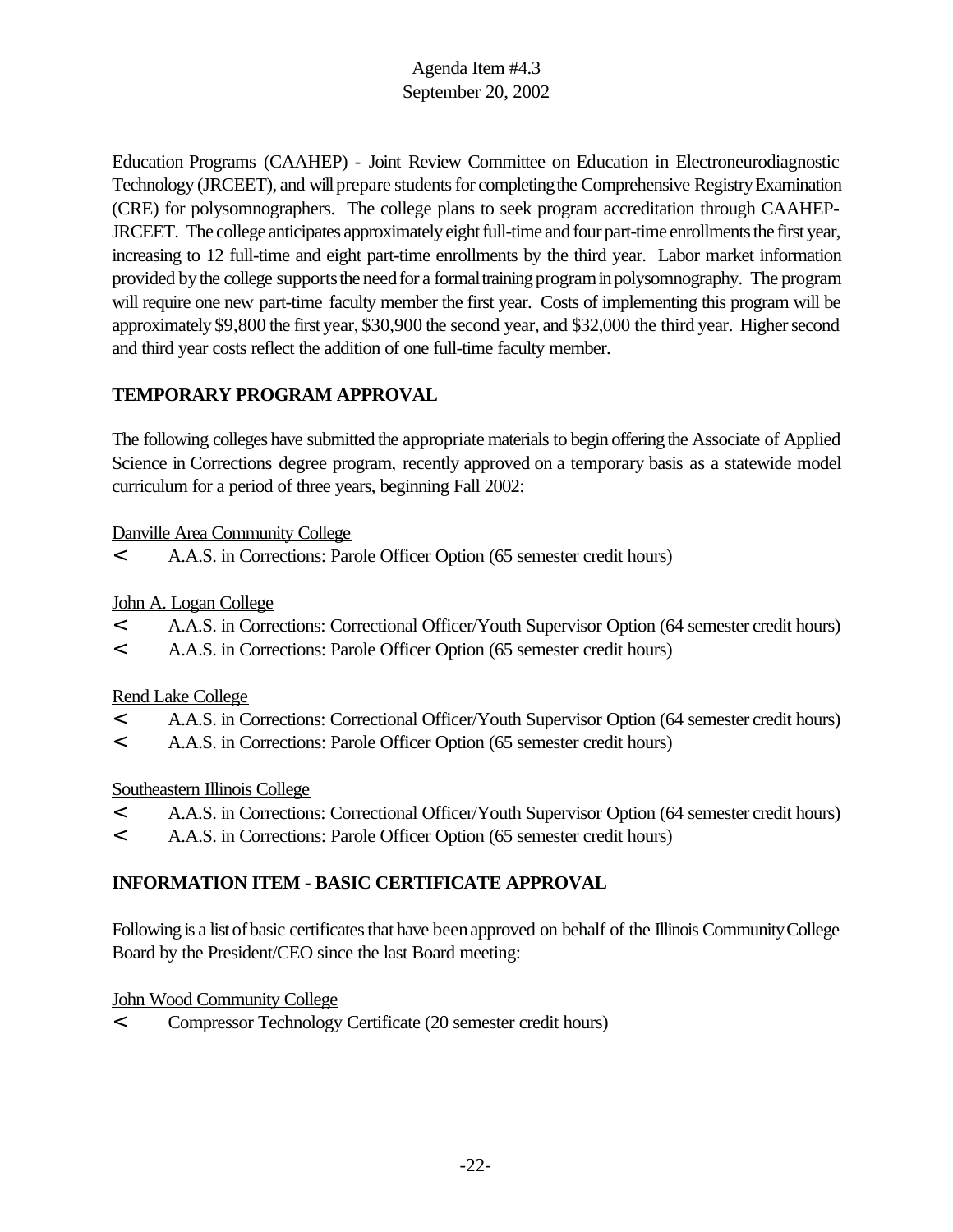## Joliet Junior College

- < Breads/Pies/Cakes Certificate (24 semester credit hours)
- < Cookies/Desserts/Chocolate Certificate (20 semester credit hours)
- < Petit Fours/French Pastry/Decorating Certificate (16 semester credit hours)

## Richland Community College

- < Network+ Preparation Certificate (18 semester credit hours)
- < e-Biz+ Preparation Certificate (24 semester credit hours)

# Spoon River College

- < Graphic Design Certificate (20 semester credit hours)
- < Computer Assisted Design Certificate (28 semester credit hours)

# William Rainey Harper College

• EKG Technician Certificate (11 semester credit hours)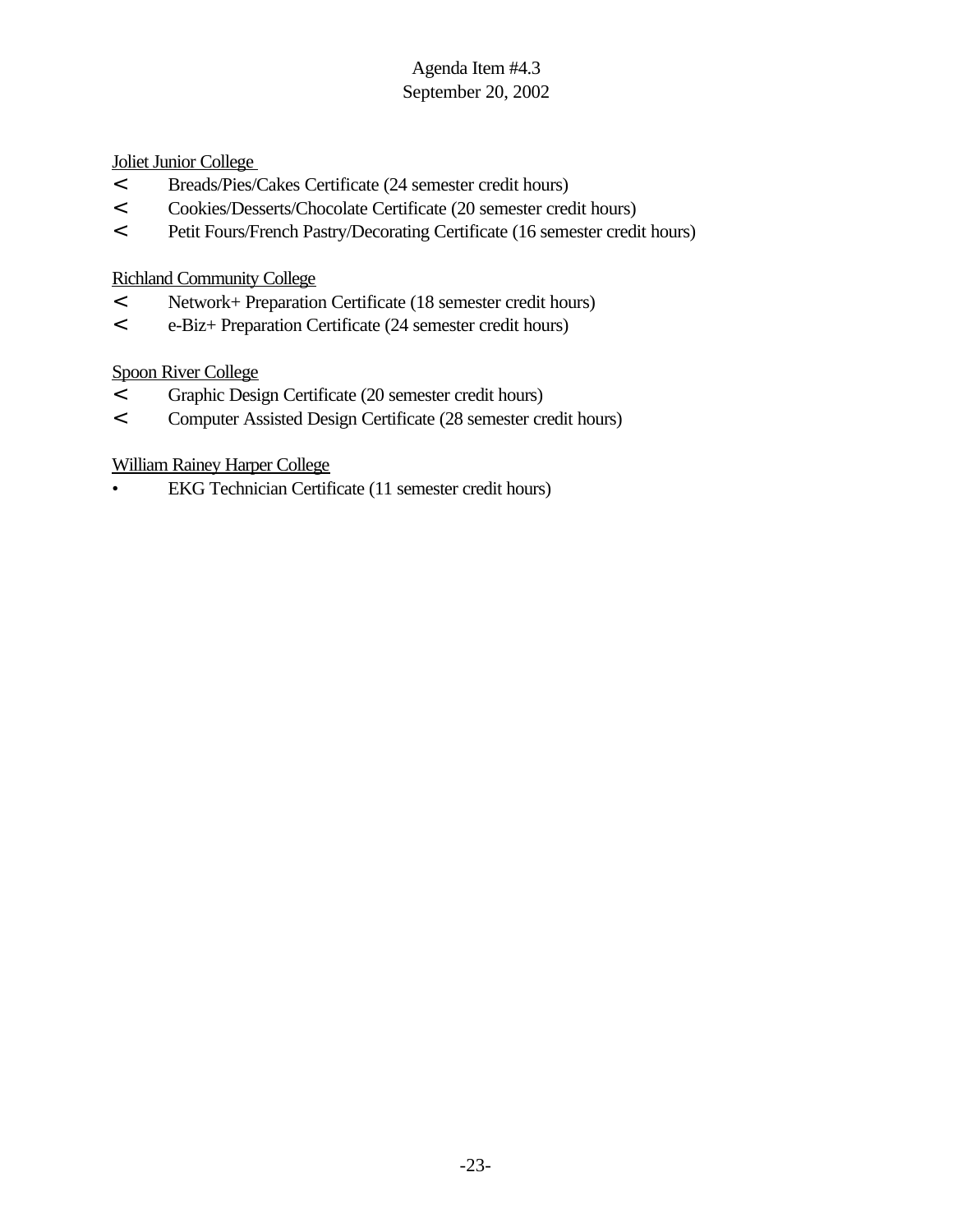#### Illinois Community College Board

# **COMMUNITY COLLEGE SYSTEM RESULTS REPORT FISCAL YEAR 2002**

The Illinois Community College System Results Report for Fiscal Year 2002 is presented as an external attachment. It is the fourth annual report to the Illinois Board of Higher Education (IBHE) that summarizes actions taken or planned by Illinois community colleges in support of the statewide goals for higher education as identified in the IBHE's Illinois Commitment: Partnerships, Opportunities and Excellence.

The Illinois Community College System Results Report for Fiscal Year 2002 summarizes the efforts of Illinois community colleges during the past year in support of the the statewide goals for higher education as identified in the IBHE's Illinois Commitment. The statewide goals address economic growth, teaching and learning, affordability, access and diversity, high expectations and quality, and productivity and accountability. Severalyears ago the Illinois CommunityCollege Board adopted the *Promise forIllinois*, a strategic plan that outlines the role Illinois community colleges should play in building a strong future for the state and its residents. The *Promise* offers seven pledges that form a vision of how the colleges will serve Illinois and its citizens to provide: a competitive workforce, effective course transfer, expanded adult education and literacy programs, universal technology skills, high quality, affordable access, and ethical decision making. The individual college Results Reports continue to provide evidence that each institution is pursuing the statewide goals set forth in the Illinois Commitment in way that fit the particular needs of the district's citizens and that are consistent with the vision outlined in the Promise. Through the Results Report for fiscal year 2002, the colleges demonstrate both individual and collective accountability for progress toward the statewide goals for higher education in Illinois in a manner consistent with the unique contributions that community-based institutions can make to the state and its citizens.

In the Illinois Community College System Results Report for Fiscal Year 2002, information is provided for each of the six statewide goals identified in the *Illinois Commitment* that (1) relates the priorities and pledges that form the *Promise for Illinois* as well as individual college priorities to the goal, and (2) identifies common and individual college initiatives and actions and state-level initiatives that support the goal. Goal 4 also provides information on actions community colleges have taken in support of the recommendations in *Success for Today's Students,* a report of the Commission on Persistence and Degree Completion, and *Gateway to Success: Rethinking Access and Diversity for a New Century,* a report of the Committee on Access and Diversity. Many of the state-level initiatives support multiple goals. To reduce repetition, each initiative is included under the goal to which it is most directly applicable. In addition each college identified two best practices, one in the instructional or student services area, and one in the administrative or financial productivity area, that support one or more of the six statewide goals. Descriptions of the best practices are included in the Appendix. Also included is information regarding each college's choice for mission specific performance indicators. Progress in meeting their identified performance benchmarks will be included in future Results Report submissions. A table outlining each college's choice for indicators is included in the Appendix.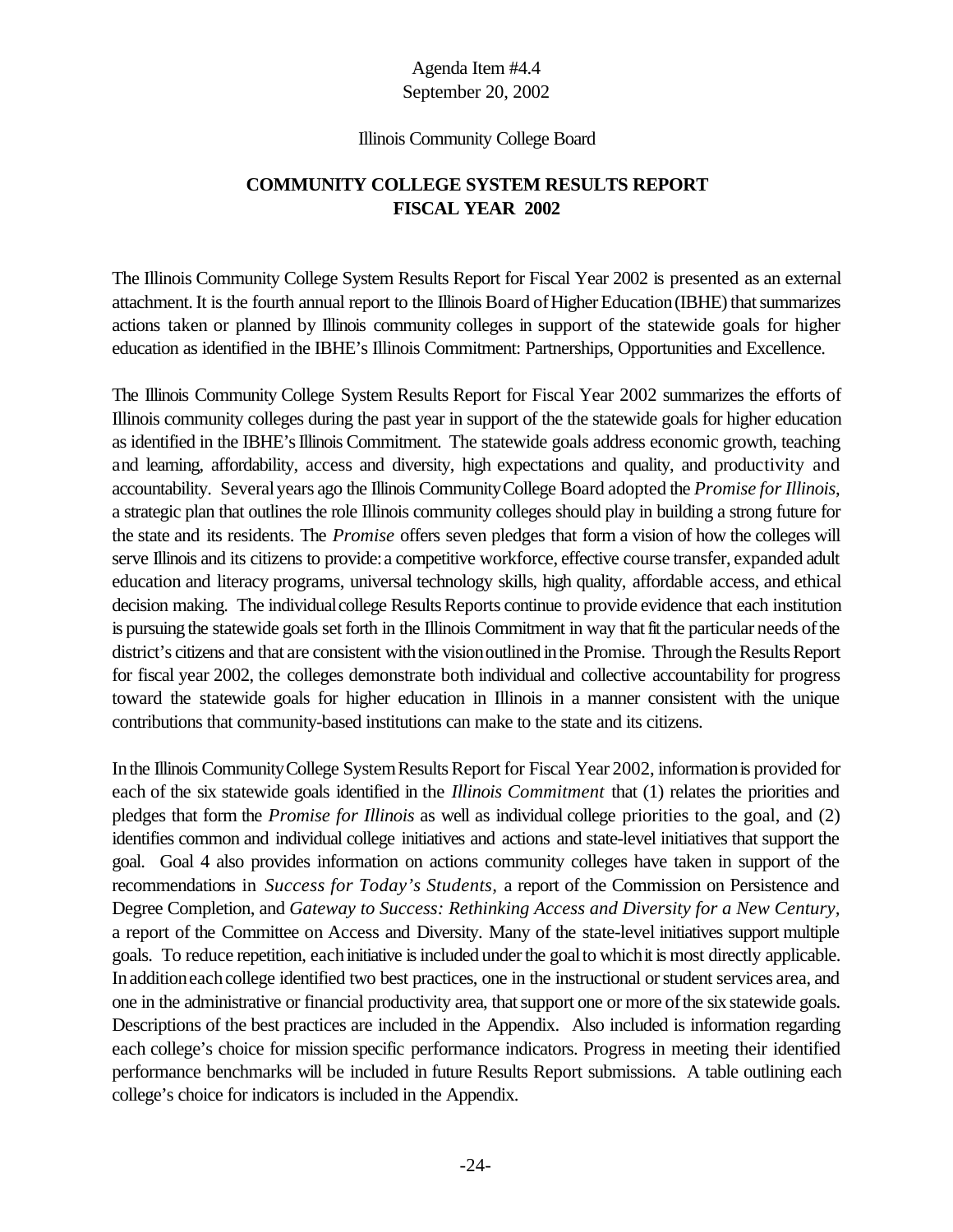## *Summary and Conclusion*

Illinois' 39 communitycollege districts and one multi-communitycollege centerplayavitalrole inthe state's educational and workforce preparation system by providing access to nearly one millionstudents each year. Individually, the colleges provide programs and services tailored to meet the needs of their districts. Collectively, the colleges provide affordable access to a diverse student population through transfer and career and technical education programs, adult education and literacy programs, customized workforce training, and other programs and services that enrichthe lives ofIllinois' citizens. The Results Reports for fiscal year 2002 provided continuing evidence of the individual and collective accountability the colleges and the Illinois Community College Board demonstrate through their use of both human and fiscal resources to provide programs and services that support the statewide goals for higher education in a manner consistent withthe visionofthe *Promise forIllinois.* As the Illinois CommunityCollege Systemcontinues to work toward fulfilling the *Promise* in a time of scarce public resources, the challenge will be to do more with less. The colleges and the system remain committed to maintaining quality and accountability through increased efficiencies, partnerships, and innovative programs and services which will be documented in future Results.

## **RECOMMENDED ACTION**

It is recommended that the following motion be adopted:

Illinois Community College Board hereby accepts and endorses the Results Report for Fiscal Year 2002 as the official submission by the Illinois Community College System to the Illinois Board of Higher Education.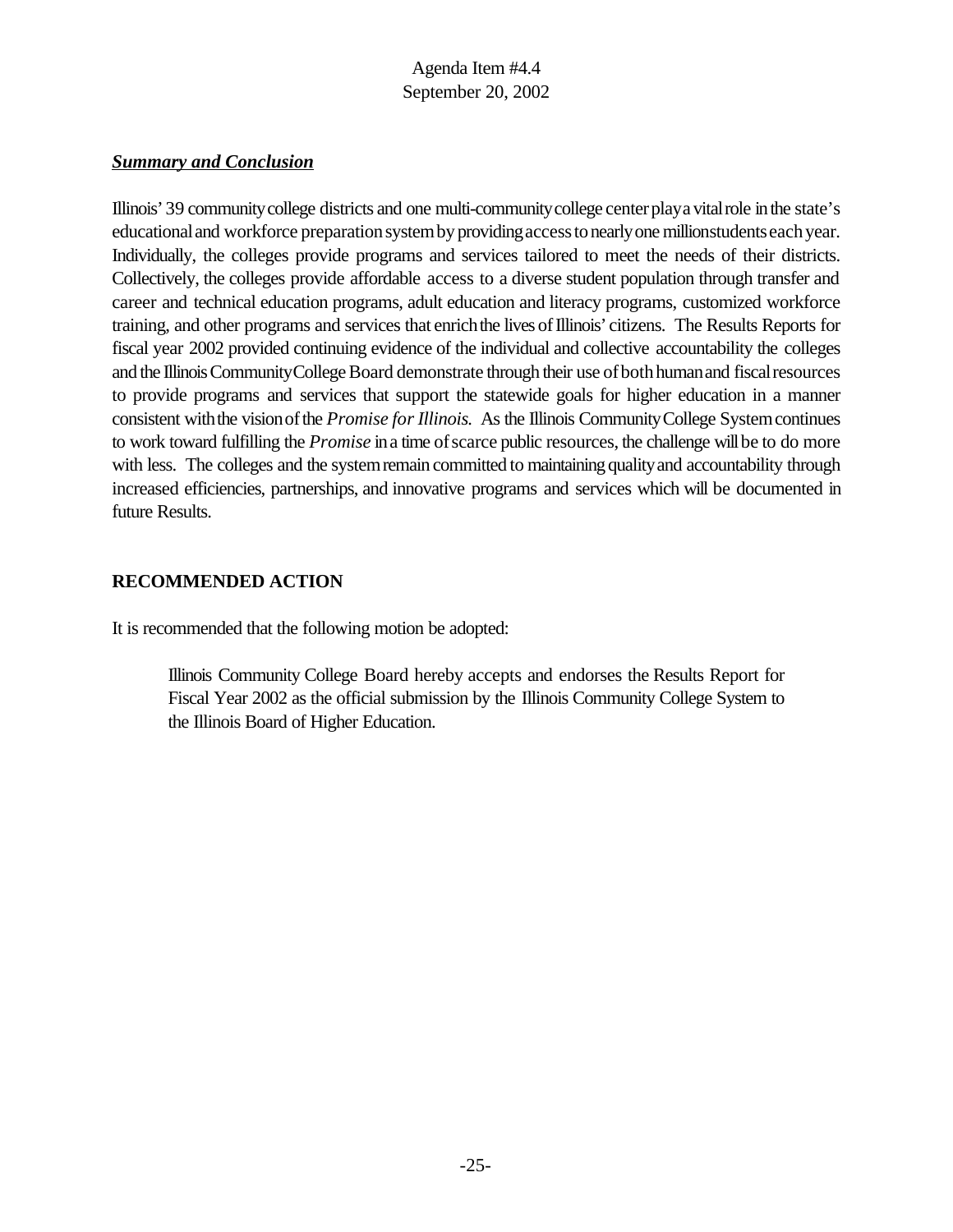#### Illinois Community College Board

# **CERTIFICATION OF ELIGIBILITY FOR SPECIAL TAX LEVY (CHAPTER 122, PARAGRAPH 3-14.3)**

Section 3-14.3 of the Public Community College Act allows districts eligible for equalization grants in fiscal year 2002 or fiscalyear 2003 to levy up to or at the combined statewide average tax rate for educational and operations and maintenance purposes if they currently are levying less than that amount. The ICCB is required to certify the eligibility of districts to levy by November 1 of each year.

## **RECOMMENDED ACTION**

It is recommended that the following motion be adopted:

The Illinois Community College Board hereby certifies that the following community college districts were (1) eligible to receive equalization grants either in fiscal year 2002 or fiscal year 2003 and (2) had combined educational and operations and maintenance purposes tax rates less than 25.57 cents per \$100 of equalized assessed valuation and are, therefore, eligible to levy at a combined educational and operations and maintenance purposes rate up to and including 25.57 cents per \$100 of equalizationassessed valuation in accordance with the provisions of Section 3-14.3 of the Public Community College Act:

> Black Hawk College City Colleges of Chicago Highland Community College Illinois Central College Illinois Eastern Community College Illinois Valley Community College Kankakee Community College Kaskaskia College Lake Land College Lewis and Clark Community College Moraine Valley Community College Prairie State College Rend Lake College Richland Community College Carl Sandburg College South Suburban College Southwestern Illinois College Spoon River College John Wood Community College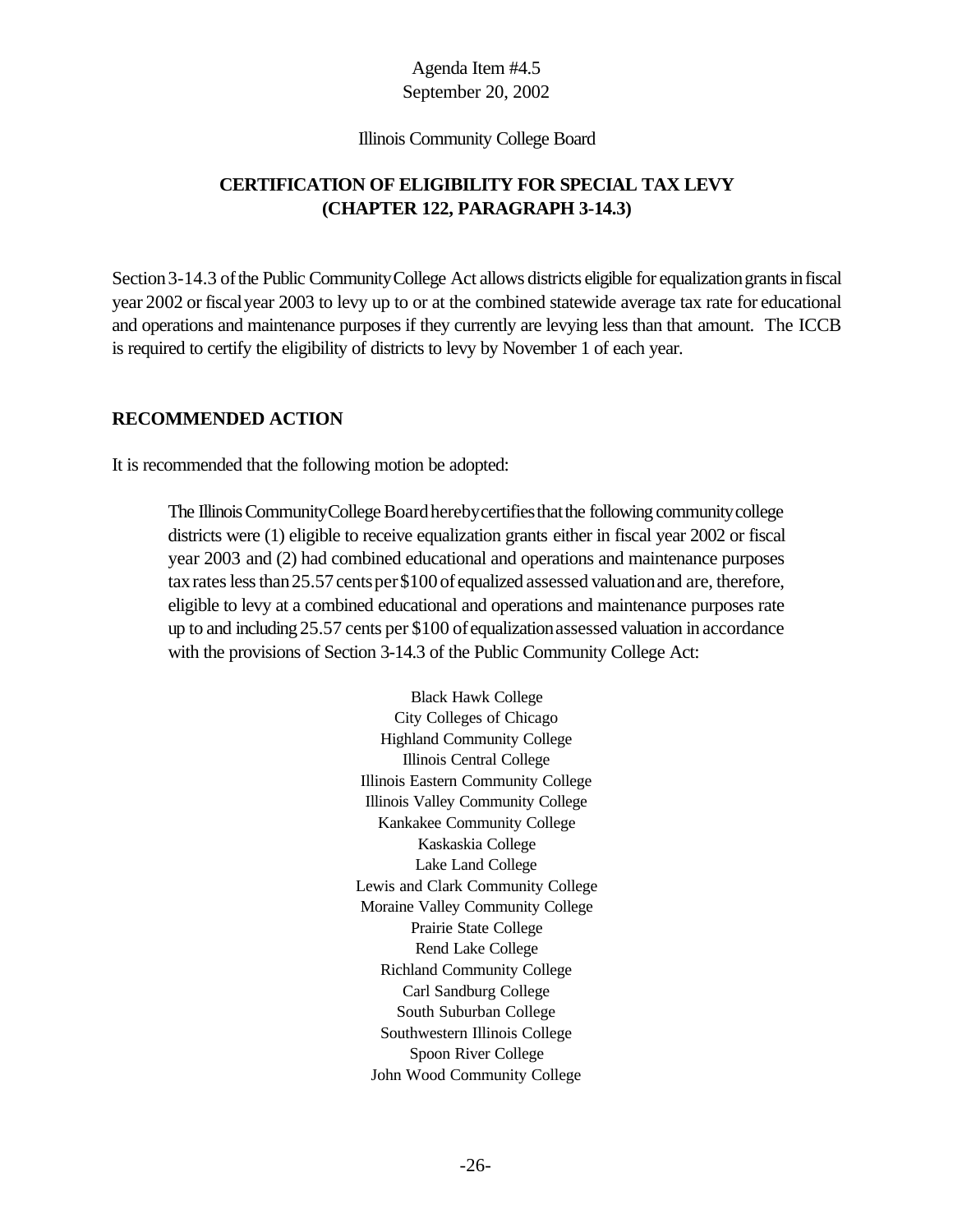**BACKGROUND**. Pursuant to Section 3-14.3 of the Public Community College Act, the following table identifies the eligible districts and the additional levy authority they have, should they choose to exercise it, along with an estimate of how much additional tax revenues will be available because of this additional levy authority.

| <b>District</b>          | <b>Current</b><br><b>Combined</b><br><b>Maximum</b><br><b>Authorized</b><br><b>Operating</b><br><b>Tax Rates</b> | <b>Additional</b><br><b>Tax Rate</b><br><b>Authority</b><br><b>Tax Revenue</b> |    | <b>Estimated</b><br><b>Additional</b> |
|--------------------------|------------------------------------------------------------------------------------------------------------------|--------------------------------------------------------------------------------|----|---------------------------------------|
| <b>Black Hawk</b>        | 19.00¢                                                                                                           | 6.57¢                                                                          | \$ | 1,654,646                             |
| City Colleges of Chicago | 22.50¢                                                                                                           | 3.07¢                                                                          | \$ | 12,406,515                            |
| Highland                 | 25.00¢                                                                                                           | $.57\phi$                                                                      | \$ | 70,959                                |
| Illinois Central         | 25.00¢                                                                                                           | .57 $\phi$                                                                     | \$ | 242,532                               |
| Illinois Eastern         | $25.00\phi$                                                                                                      | .57 $\phi$                                                                     | \$ | 55,418                                |
| Illinois Valley          | $17.00\phi$                                                                                                      | 8.57¢                                                                          | \$ | 1,887,484                             |
| Kankakee                 | $18.00\phi$                                                                                                      | $7.57\phi$                                                                     | \$ | 1,174,161                             |
| Kaskaskia                | 25.00¢                                                                                                           | .57 $\phi$                                                                     | \$ | 48,861                                |
| Lake Land                | 18.00¢                                                                                                           | $7.57\phi$                                                                     | \$ | 1,404,982                             |
| Lewis and Clark          | 25.00¢                                                                                                           | $.57\phi$                                                                      | \$ | 120,867                               |
| Moraine Valley           | 22.50¢                                                                                                           | 3.07¢                                                                          | \$ | 2,064,165                             |
| Prairie State            | 23.54¢                                                                                                           | 2.03¢                                                                          | \$ | 494,477                               |
| Rend Lake                | 25.00¢                                                                                                           | .57 $\phi$                                                                     | \$ | 31,002                                |
| Richland                 | 25.31¢                                                                                                           | .26¢                                                                           | \$ | 42,373                                |
| Sandburg                 | 22.00¢                                                                                                           | $3.57\phi$                                                                     | \$ | 438,372                               |
| South Suburban           | 17.50¢                                                                                                           | 8.07¢                                                                          | \$ | 2,165,567                             |
| Southwestern             | 16.00¢                                                                                                           | 9.57¢                                                                          | \$ | 3,624,977                             |
| Spoon River              | 25.00¢                                                                                                           | .57 $\phi$                                                                     | \$ | 33,742                                |
| John Wood                | 22.50¢                                                                                                           | 3.07¢                                                                          | \$ | 283,430                               |
|                          |                                                                                                                  |                                                                                | \$ | 28,241,530                            |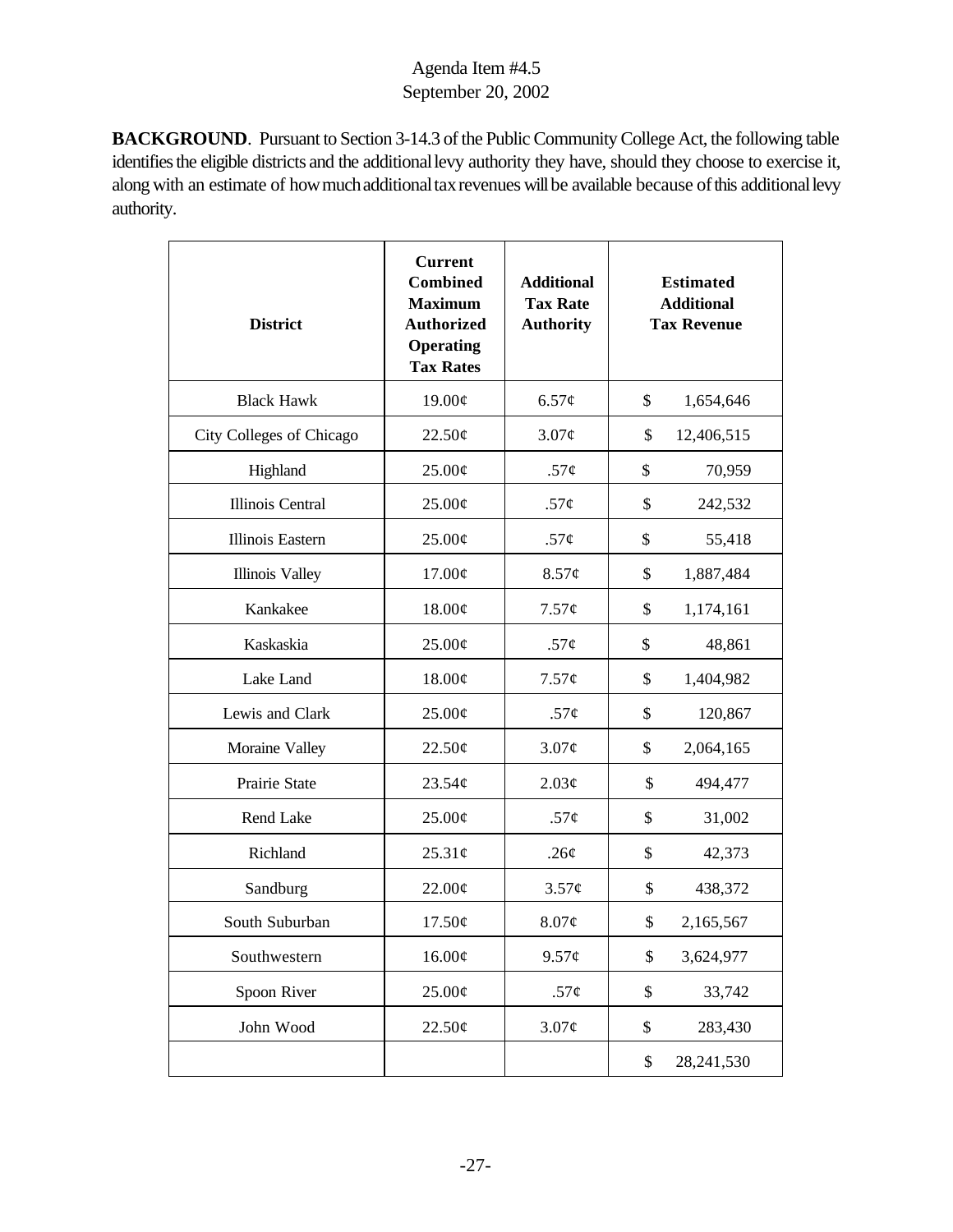The additional levy authority is subject to "backdoor" referendum. Within ten days after the adoption of a resolution expressing the district's intent to levy all or a portion of the additional taxes, the district is required to publish notice of its intent. A petition signed by 10 percent or more of the registered voters in the district will cause the proposed increase to be placed on the ballot at the next regularly scheduled election. A 30-day period is allowed for such a petition to be received.

This special tax levy authority does not circumvent tax cap legislation. All tax cap legislation is still applicable to those districts that fall under it. The following districts that are eligible for the special tax levy are also subject to tax cap legislation:

City Colleges of Chicago Moraine Valley Prairie State South Suburban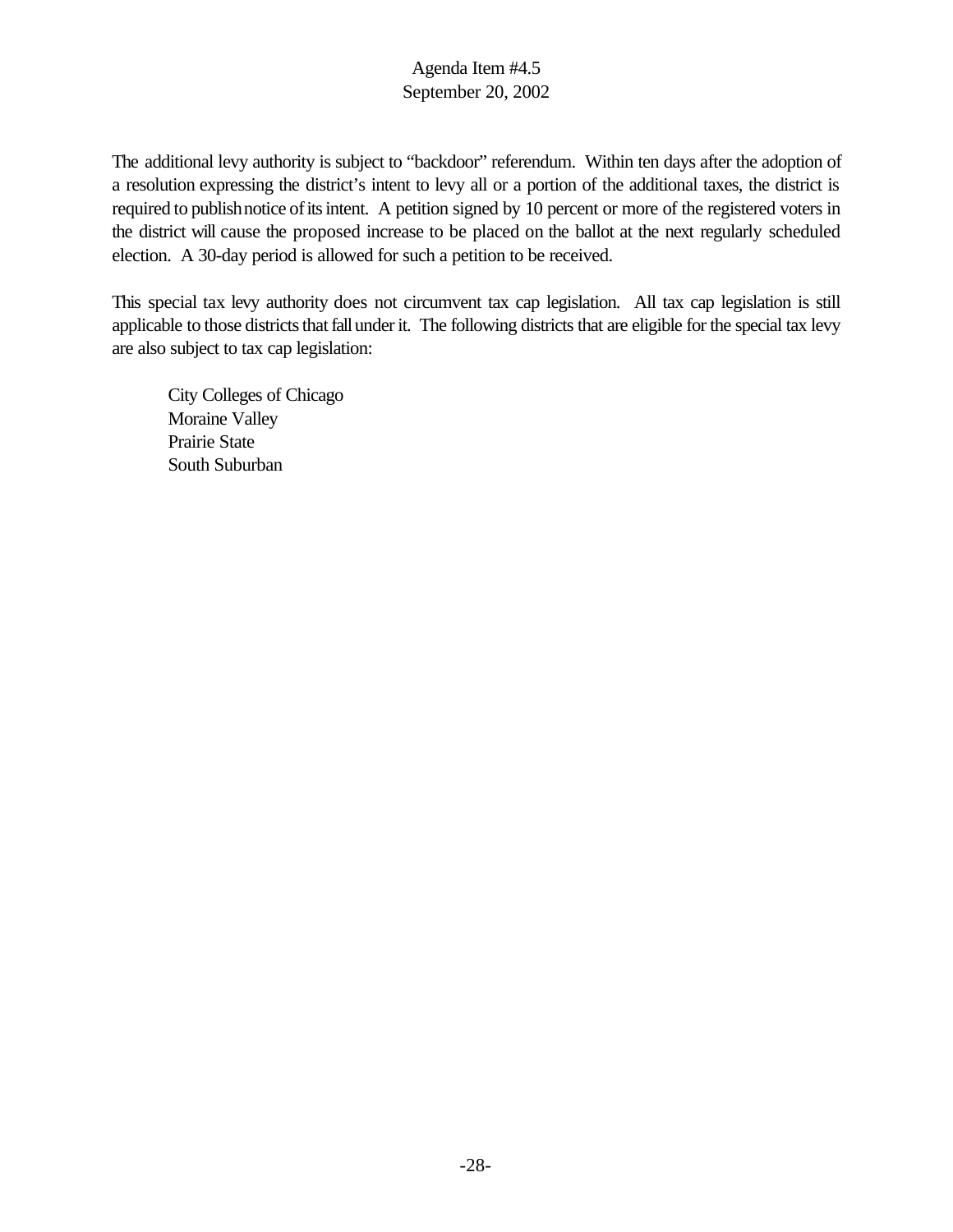#### Illinois Community College Board

# **PROPOSED ILLINOIS COMMUNITY COLLEGE BOARD RULES CONCERNING LINCOLN'S CHALLENGE SCHOLARSHIP PROGRAM**

(*Initial Approval*)

The Lincoln's Challenge Scholarship Program helps students who have dropped out of high school to improve their likelihood of success by providing financial support for themto attend anIllinois community college after graduation from the Lincoln's Challenge program operated by the Illinois National Guard since July 1993. This program offers 16-18 year old young men and women the social and employment skills necessary to be contributing members of society and moves many of them to complete the GED. The Illinois Community College Board is a partner with the Lincoln's Challenge program through an annual appropriation that provides scholarships to its graduates. These scholarships provide an opportunity for graduates ofLincoln'sChallenge to transition easily into higher educationbyattending one ofthe 48 public community colleges in the state.

The proposed changes are needed to:  $(1)$  identify the requirements that students must meet for scholarship eligibility and (2) more clearly define the roles and responsibilities of the colleges to receive reimbursements .These rule changes were presented to address a shortfall in funding for this program and to facilitate decisions regarding student scholarships. Community colleges have been given the opportunity to review and provide comments on these changes. The following proposed rule modification was presented to the Board and the system in the June 14, 2002 ICCB agenda for review and comment. No oppositionto the proposed change was received. The item is, therefore, presented for the Board's initial approval to be forwarded to the Joint Committee on Administrative Rules.

## **RECOMMENDED ACTION**

It is recommended that the following motion be adopted:

The Illinois CommunityCollege Board hereby adopts and initially approves the following amendmentsto the *AdministrativeRules of the Illinois CommunityCollege Board* and authorizes its President/CEO to process these amendments in accordance with the Illinois Administrative Procedures Act.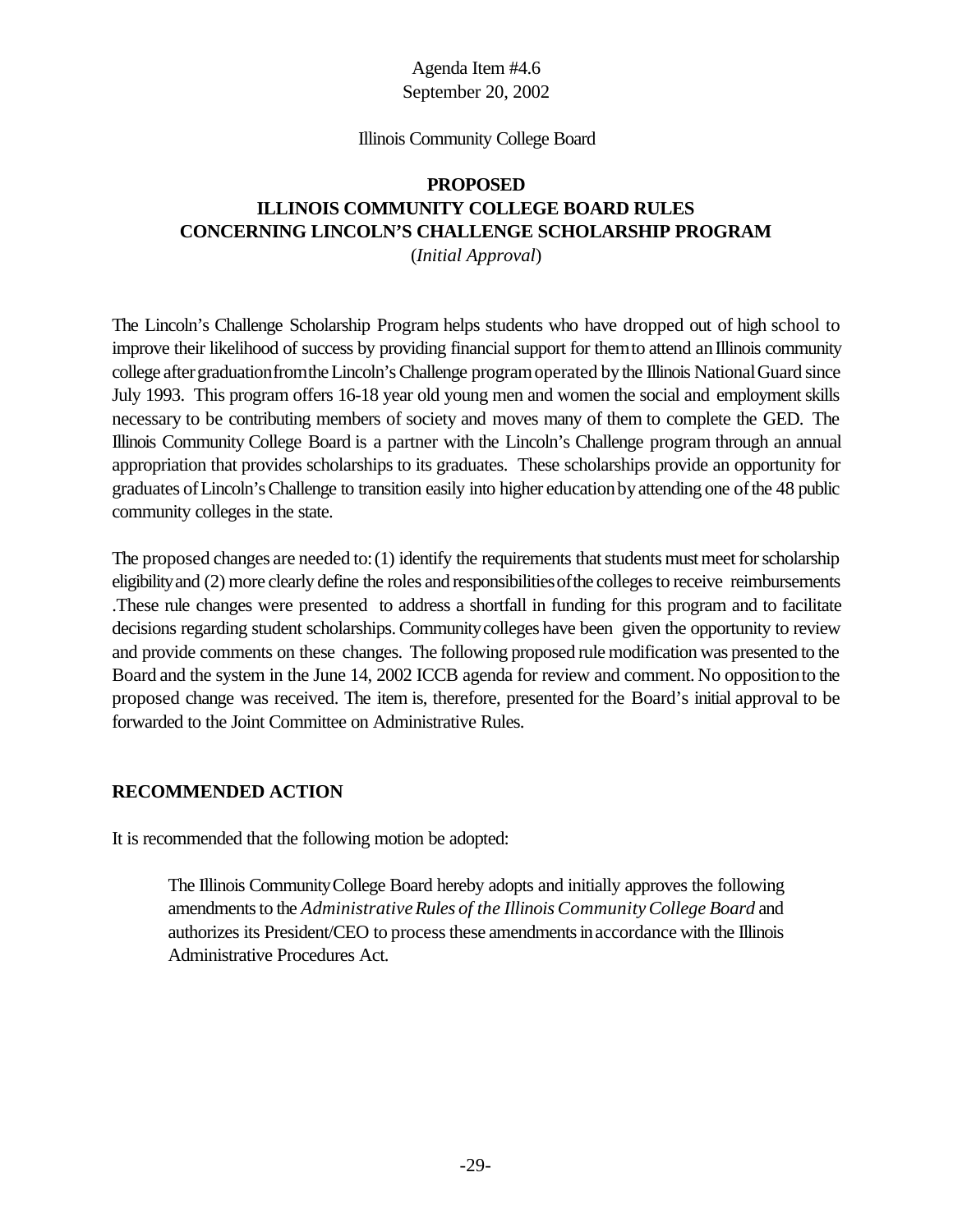## SUBPART E: FINANCE

## **Section 1501.501 Definition of Terms**

Lincoln's Challenge Scholarship Grants. The Lincoln's Challenge Program is administered by the Illinois Department of Military Affairs. Upon successful completion of that program, students qualify for a scholarship to a community college. The Lincoln's Challenge Scholarship Grant is a special appropriation received by the ICCB from the Governor and the General Assembly. These scholarships provide an opportunity for graduates of Lincoln's Challenge to transition easily into higher educationbyattending one of the 4849 public community colleges in the State. The scholarship grants can be used to cover the cost of education that includes tuition, books, fees and required educational supplies.

## **Section 1501.520 Lincoln's Challenge Scholarship Grants**

- a) Lincoln's Challenge Scholarship Grants shall be vouchered to community colleges.
- b) Students can qualify for their first Lincoln's Challenge Scholarship Grant if they meet the following criteria:
	- 1) Complete the Lincoln's Challenge program;
	- 2) Complete the GED;
	- 3) Enroll at one of the  $\frac{48}{9}$  49 Illinois public community colleges in a certificate or degree program the next semester following graduation. (For example, the June Linnoln's Challenge graduates would have to enroll in nollege by the fall semester.) within one year after graduation from the Lincoln's Challenge Program;
	- 4) Carryanacademic load of at leastsix credit hoursineachfall and spring semester. term except the summer term Scholarships for the summer semester will not be awarded; and
	- 5) Present the "notification of award" letter signed by the President/CEO of the Illinois Community College Board to the community college at the time of registration.
- c) The scholarship <u>amount will be awarded up to</u> is limited to \$1,000 per student per semester, with the exception of the summer semester which is limited to \$500 per student.
- d)The scholarship grants can be used shall be applied only to gover the cost of education which moludes tuttion, books, fees, and required educational supplies.